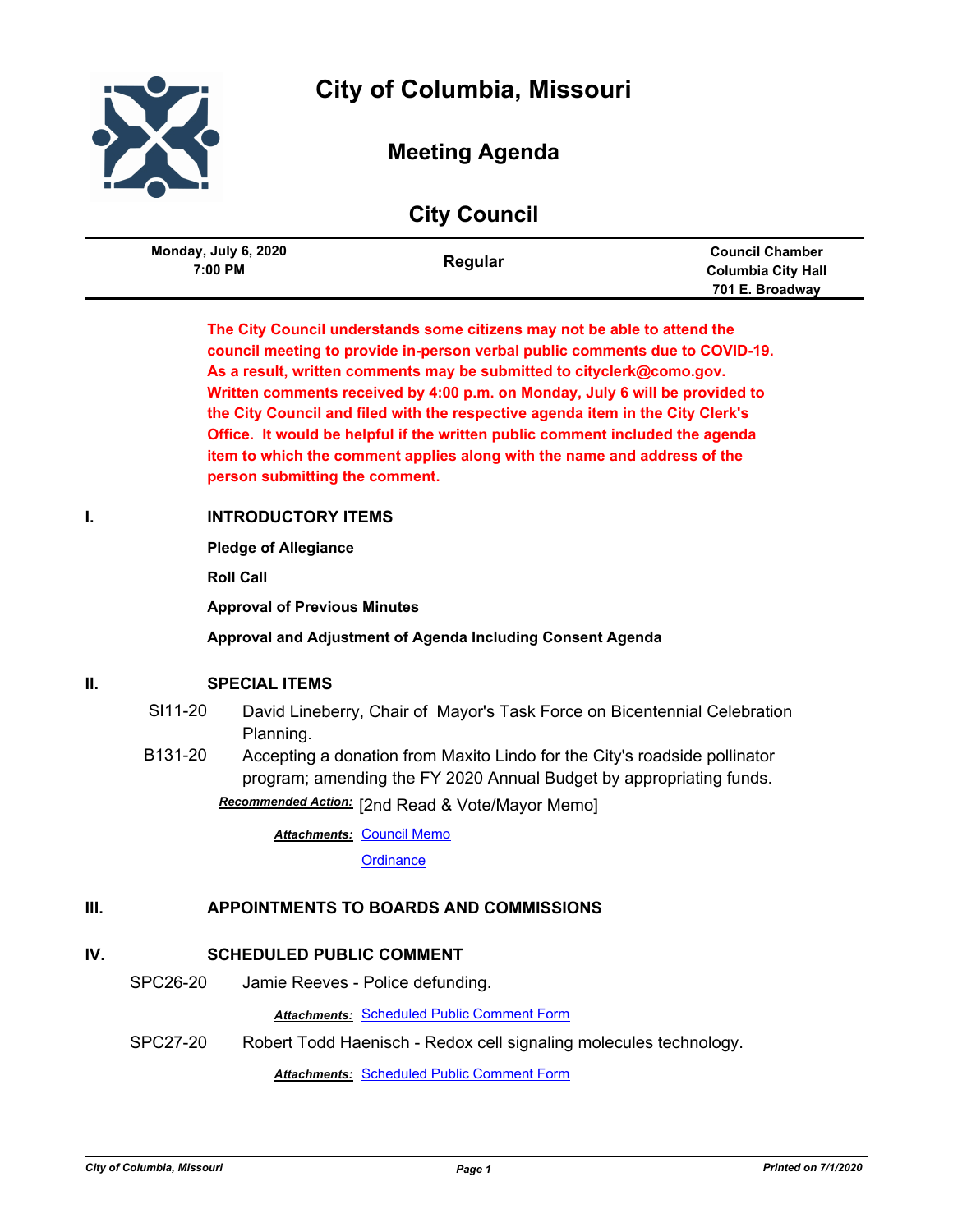| SPC28-20 | Lynn Maloney - Institutional racism and city contracts.                                                                           |
|----------|-----------------------------------------------------------------------------------------------------------------------------------|
|          | <b>Attachments: Scheduled Public Comment Form</b>                                                                                 |
| SPC29-20 | Kimber Summers - Shifting the responsibility of addiction and drug use from<br>the criminal justice to the social justice system. |
|          | <b>Attachments: Scheduled Public Comment Form</b>                                                                                 |
| SPC30-20 | Roy Lovelady - Police, policies, and the racial injustice happening here in<br>Columbia.                                          |
|          | <b>Attachments: Scheduled Public Comment Form</b>                                                                                 |
| SPC31-20 | Renee Maxwell - Police reforms                                                                                                    |
|          | Attachments: Scheduled Public Comment Form                                                                                        |

# **V. PUBLIC HEARINGS**

PH23-20 Proposed construction of a sidewalk along the north side of St. Charles Road between Demaret Drive and Battle Avenue.

[Need Motion/Mayor Memo] *Recommended Action:*

**Attachments: [Council Memo](http://gocolumbiamo.legistar.com/gateway.aspx?M=F&ID=c7a5b272-2771-4831-aab6-42dd25786221.docx)** [Location Diagram](http://gocolumbiamo.legistar.com/gateway.aspx?M=F&ID=b865bf3d-9ca5-4a9f-8214-2c67860bd0cf.pdf) **[St. Charles Road Sidewalk Preliminary Plans](http://gocolumbiamo.legistar.com/gateway.aspx?M=F&ID=02d7fc51-cf4e-4dd4-96d6-1383465c9b17.pdf)** [Comments from IP Meeting](http://gocolumbiamo.legistar.com/gateway.aspx?M=F&ID=f9bf53e4-7ded-43d4-beaa-d198efdf885e.pdf)

PH24-20 Proposed replacement of a sanitary sewer under Providence Road, south of Nifong Boulevard.

[Need Motion/Mayor Memo] *Recommended Action:*

**Attachments: [Council Memo](http://gocolumbiamo.legistar.com/gateway.aspx?M=F&ID=a4b07ae4-1d49-4fde-973a-79be78032c06.docx)** 

[Location Map](http://gocolumbiamo.legistar.com/gateway.aspx?M=F&ID=f7f24221-98b4-49d9-9efd-c7c252317b0f.pdf)

[Diagram](http://gocolumbiamo.legistar.com/gateway.aspx?M=F&ID=4edaafb0-31cc-4b54-bb74-46d4a223a3ab.pdf)

[Public Hearing Contact Log](http://gocolumbiamo.legistar.com/gateway.aspx?M=F&ID=47d2003e-6506-4bb1-808b-8443be3d7ab2.pdf)

# **VI. OLD BUSINESS**

B120-20 Amending Chapter 11, Article IV, Division 2 of the City Code related to communicable diseases within the city.

[2nd Read & Vote/Mayor Memo] *Recommended Action:*

**Attachments: [Council Memo](http://gocolumbiamo.legistar.com/gateway.aspx?M=F&ID=a86ee264-2f3f-4a97-abe6-73d75059aa51.docx)**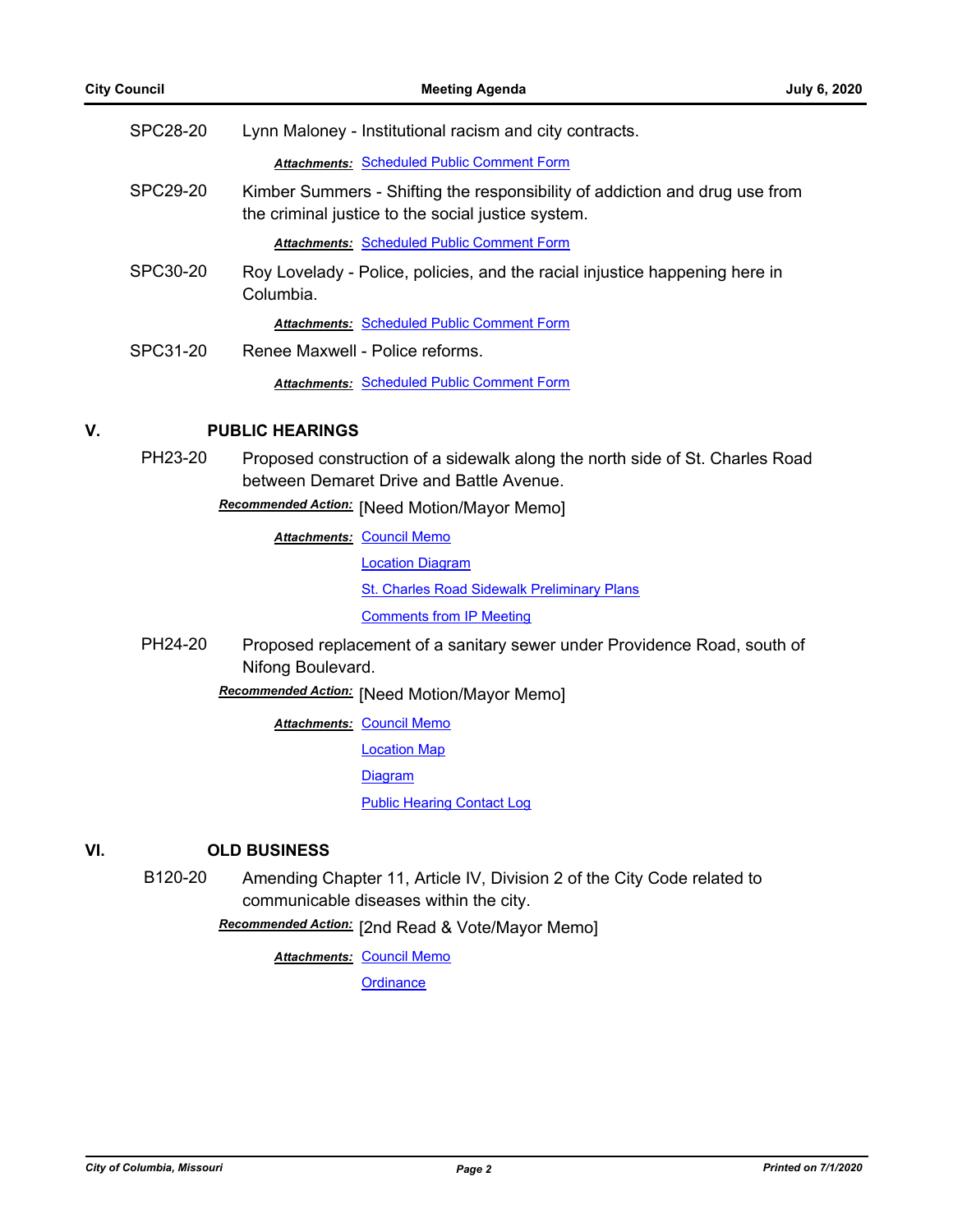B126-20 Authorizing a third amendment to the solar power purchase agreement with Truman Solar, LLC.

[2nd Read & Vote/Mayor Memo] *Recommended Action:*

**Attachments: [Amendment Sheet](http://gocolumbiamo.legistar.com/gateway.aspx?M=F&ID=6459e0e1-d7c0-453d-b67a-65e9480fe895.pdf)** 

[Supplemental Council Memo](http://gocolumbiamo.legistar.com/gateway.aspx?M=F&ID=7e466424-2ca1-443c-bcb3-22a3e0d812d1.docx)

[Council Memo](http://gocolumbiamo.legistar.com/gateway.aspx?M=F&ID=f84d8f14-bd68-43f0-8c29-421e68a62310.docx)

[Current Agreement](http://gocolumbiamo.legistar.com/gateway.aspx?M=F&ID=ff8b22f0-aed2-45e6-9f3c-128550d92e7c.PDF)

**[Ordinance](http://gocolumbiamo.legistar.com/gateway.aspx?M=F&ID=872b5d37-c6a0-41c1-a4cb-af923b0b8da4.doc)** 

[Exhibit A to Ordinance](http://gocolumbiamo.legistar.com/gateway.aspx?M=F&ID=5623f3da-a575-4295-a766-9641e1d8daad.pdf)

B150-20 Establishing an administrative delay in the enforcement of land use and business regulations related to short-term rentals.

[2nd Read & Vote/Mayor Memo] *Recommended Action:*

**Attachments: [Council Memo](http://gocolumbiamo.legistar.com/gateway.aspx?M=F&ID=5adbadef-17e3-4475-9c09-604cf7754d46.docx)** 

**[Ordinance](http://gocolumbiamo.legistar.com/gateway.aspx?M=F&ID=f126e0c9-658c-4fb2-95b8-e4ffbdee6c68.doc)** 

# **VII. CONSENT AGENDA**

B122-20 Voluntary annexation of property located on the southeast corner of Highway WW and Elk Park Drive; establishing permanent District M-N (Mixed-use Neighborhood) zoning (Case No. 76-2020).

[2nd Read & Vote/Mayor Memo] *Recommended Action:*

**Attachments: [Council Memo](http://gocolumbiamo.legistar.com/gateway.aspx?M=F&ID=ab15c830-0480-44d5-9467-a299c44a554e.docx)** 

[Staff Report to Planning and Zoning Commission](http://gocolumbiamo.legistar.com/gateway.aspx?M=F&ID=651af68e-ed91-4019-9a37-867feef92139.docx)

[Locator Maps](http://gocolumbiamo.legistar.com/gateway.aspx?M=F&ID=b3704d61-6565-47aa-bd42-9b222b61417f.pdf)

**[Surrounding Zoning Grapic](http://gocolumbiamo.legistar.com/gateway.aspx?M=F&ID=6ff1be73-6713-4eec-9226-dd16fd789ff6.pdf)** 

[Adjacent PD Statement of Intent](http://gocolumbiamo.legistar.com/gateway.aspx?M=F&ID=b9ce5996-397c-4fc5-b22f-4cca6608ce74.pdf)

[Excerpts from Mintues](http://gocolumbiamo.legistar.com/gateway.aspx?M=F&ID=80e4b511-f826-48fa-860a-7007380e9ec9.docx)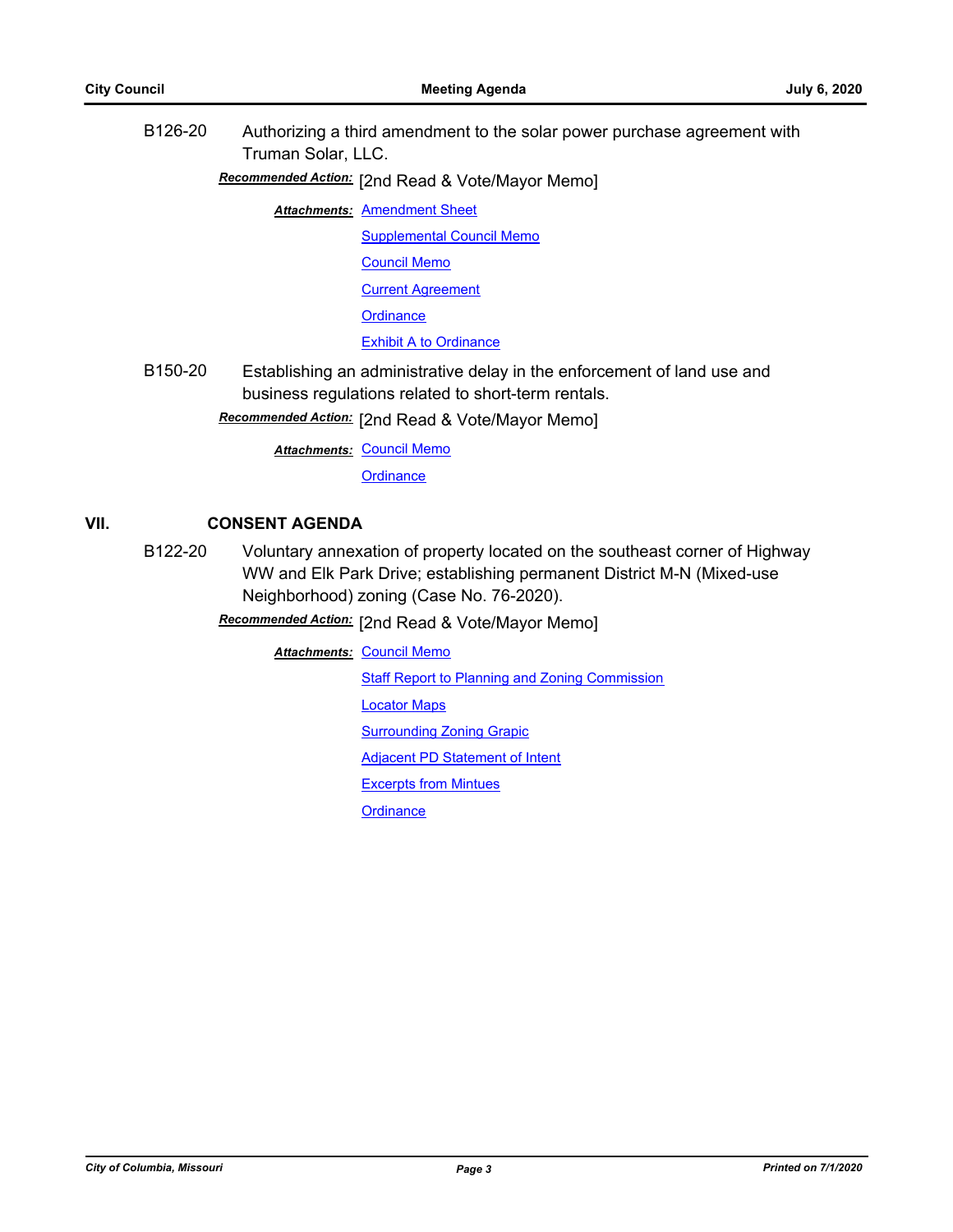- B123-20 Granting the issuance of a conditional use permit to Reliable Community Bancshares, Inc. to allow the establishment of a light vehicle service and repair use for a gas station and convenience store, and a drive-up facility as an accessory use to a financial institution (bank), on property located on the southeast corner of Highway WW and Elk Park Drive in an M-N (Mixed-use Neighborhood) zoning district; providing a severability clause (Case No. 77-2020). [2nd Read & Vote/Mayor Memo] *Recommended Action:* **Attachments: [Council Memo](http://gocolumbiamo.legistar.com/gateway.aspx?M=F&ID=3e2802f4-918a-4679-909f-6f283d8080f7.docx) [Staff Report to Planning and Zoning Commission](http://gocolumbiamo.legistar.com/gateway.aspx?M=F&ID=2dabb5c6-a2eb-4a64-9abc-65a8d0bd29fa.docx)** [Locator Maps](http://gocolumbiamo.legistar.com/gateway.aspx?M=F&ID=e57475bf-3f44-4fef-aede-342505177bc6.pdf) [Conceptual Site Plan](http://gocolumbiamo.legistar.com/gateway.aspx?M=F&ID=a20f2a2d-0b5f-4c99-aaae-d6dc984afc44.pdf) [Traffic Study](http://gocolumbiamo.legistar.com/gateway.aspx?M=F&ID=993ceeef-81e9-42cd-9577-3a863647c953.pdf) [Applicant CUP Documentation](http://gocolumbiamo.legistar.com/gateway.aspx?M=F&ID=5350da2a-c47c-4f36-ada7-cab2e2387d34.pdf) [Architectural Rendering](http://gocolumbiamo.legistar.com/gateway.aspx?M=F&ID=4e31facb-b6a6-408e-aaa4-159314f42945.pdf) [Landscape Plan](http://gocolumbiamo.legistar.com/gateway.aspx?M=F&ID=18d30f51-4af1-4983-b2a7-577cbc99288c.pdf) [Public Correspondence](http://gocolumbiamo.legistar.com/gateway.aspx?M=F&ID=9dff9470-dedd-4792-8983-a50b08a36864.pdf) [Excerpts from Minutes](http://gocolumbiamo.legistar.com/gateway.aspx?M=F&ID=2c5a3685-da05-43c5-b11e-ed2f3f8fe8a1.docx) **[Ordinance](http://gocolumbiamo.legistar.com/gateway.aspx?M=F&ID=6e855e98-c917-411b-a513-d3752684aab5.doc)** [Exhibit A to Ordinance](http://gocolumbiamo.legistar.com/gateway.aspx?M=F&ID=dd04da06-304c-4536-83e9-32edee5c1643.pdf) [Exhibit B to Ordinance](http://gocolumbiamo.legistar.com/gateway.aspx?M=F&ID=a81df988-380c-44d2-9717-fe3cb63710a7.pdf)
- [Exhibit C to Ordinance](http://gocolumbiamo.legistar.com/gateway.aspx?M=F&ID=cc419177-0ce9-436a-9e67-1d8eb6837ff3.pdf) B124-20 Approving the Final Plat of "Southfork of the Grindstone, Plat No. 1-A" located on the southeast corner of Highway WW and Elk Park Drive; authorizing a
	- performance contract (Case No. 78-2020).
	- Recommended Action: [2nd Read & Vote/Mayor Memo]

**Attachments: [Council Memo](http://gocolumbiamo.legistar.com/gateway.aspx?M=F&ID=b248a869-c4f0-486d-b39e-06272d158a2e.docx)** [Locator Maps](http://gocolumbiamo.legistar.com/gateway.aspx?M=F&ID=c06df2a2-5462-4b5c-bb20-e64eac7aff2d.pdf) [Final Plat](http://gocolumbiamo.legistar.com/gateway.aspx?M=F&ID=ba97cf91-183f-415e-9da8-bebd8708f81e.pdf) **[Ordinance](http://gocolumbiamo.legistar.com/gateway.aspx?M=F&ID=f601ea3c-65d0-4311-b421-f3247482f7b7.doc)** [Exhibit A to Ordinance](http://gocolumbiamo.legistar.com/gateway.aspx?M=F&ID=cd90353f-3b11-442e-83c4-1bd1c203d255.pdf)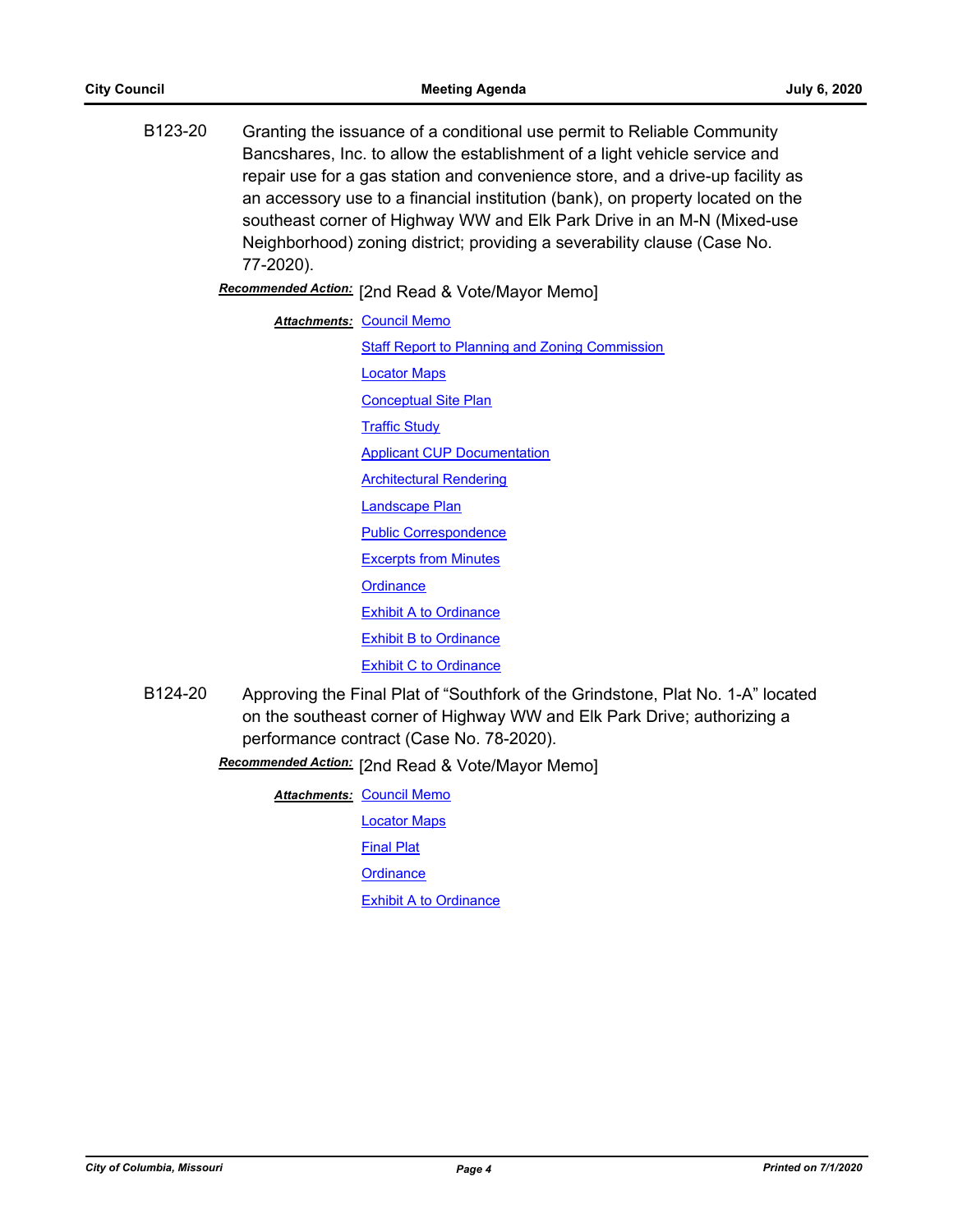B125-20 Approving the Final Plat of "The Gates, Plat No. 4B" located on the north side of Sella Court, approximately 600 feet east of Rivington Drive; authorizing a performance contract (Case No. 111-2020).

Recommended Action: [2nd Read & Vote/Mayor Memo]

- **Attachments: [Council Memo](http://gocolumbiamo.legistar.com/gateway.aspx?M=F&ID=1aa96d88-9ba5-45d2-9da3-0968318eeaff.docx)** [Locator Maps](http://gocolumbiamo.legistar.com/gateway.aspx?M=F&ID=09a78f12-28e5-4f2b-8ef4-03b50a42d302.pdf) [Final Plat](http://gocolumbiamo.legistar.com/gateway.aspx?M=F&ID=ac28e720-0c62-4193-b66f-eee73562a5bb.pdf) [Previously Approved - The Gates, Plat No. 4](http://gocolumbiamo.legistar.com/gateway.aspx?M=F&ID=59901c0a-0741-4b36-b525-f7ad8d4d932b.pdf) **[Ordinance](http://gocolumbiamo.legistar.com/gateway.aspx?M=F&ID=a3fdb472-9b50-4bee-a134-1d6a708651e6.doc)** [Exhibit A to Ordinance](http://gocolumbiamo.legistar.com/gateway.aspx?M=F&ID=92a10b62-830a-4bb4-962c-aceae3cd4cf1.pdf)
- B127-20 Accepting Stormwater Management/BMP Facilities Covenants.

# Recommended Action: [2nd Read & Vote/Mayor Memo]

**Attachments: [Council Memo](http://gocolumbiamo.legistar.com/gateway.aspx?M=F&ID=957ccdab-fce1-4ded-8096-7e56f14cc885.docx)** 

**[Ordinance](http://gocolumbiamo.legistar.com/gateway.aspx?M=F&ID=f6870952-b495-4573-baed-701d14800fb7.doc)** 

- B128-20 Repealing Ordinance No. 024235 which authorized a first supplemental agreement to an airport aid agreement with the Missouri Highways and Transportation Commission relating to air service promotion for the Columbia Regional Airport; authorizing a new revised first supplemental agreement.
	- Recommended Action: [2nd Read & Vote/Mayor Memo]

**Attachments: [Council Memo](http://gocolumbiamo.legistar.com/gateway.aspx?M=F&ID=57c517c7-dbb1-4fb2-9039-666d0b3e5f6f.docx)** 

**[Ordinance](http://gocolumbiamo.legistar.com/gateway.aspx?M=F&ID=0704d75d-effd-433e-b1b4-23d15dc6722d.doc)** 

[Exhibit A to Ordinance](http://gocolumbiamo.legistar.com/gateway.aspx?M=F&ID=5d52c9d1-b02a-4809-9e91-fd0b7c0079e4.pdf)

B129-20 Amending the FY 2020 Annual Budget by appropriating funds for the terminal project at the Columbia Regional Airport.

# Recommended Action: [2nd Read & Vote/Mayor Memo]

**Attachments: [Council Memo](http://gocolumbiamo.legistar.com/gateway.aspx?M=F&ID=90fd3456-44d6-423a-89e6-d1c196617198.docx)** 

**[Ordinance](http://gocolumbiamo.legistar.com/gateway.aspx?M=F&ID=ac7e89c1-252e-41ca-b04a-d71d2f0674f5.doc)** 

B130-20 Authorizing a contract for sale of real estate with DFR, LLC for the acquisition of Lot 53 in Deerfield Ridge Plat 2 Subdivision located north of the intersection of Scott Boulevard and State Route K for the intended purpose of future construction of a fire station.

Recommended Action: [2nd Read & Vote/Mayor Memo]

**Attachments: [Council Memo](http://gocolumbiamo.legistar.com/gateway.aspx?M=F&ID=2bce77bf-2b17-4e24-a28c-e3ae580a47e5.docx)** 

**[Ordinance](http://gocolumbiamo.legistar.com/gateway.aspx?M=F&ID=3dd1aa95-7abe-4684-99c4-6a494a5f9b02.doc)** 

[Exhibit A to Ordinance](http://gocolumbiamo.legistar.com/gateway.aspx?M=F&ID=f697d2b2-a78f-4aef-ba6f-77d2ffda629c.pdf)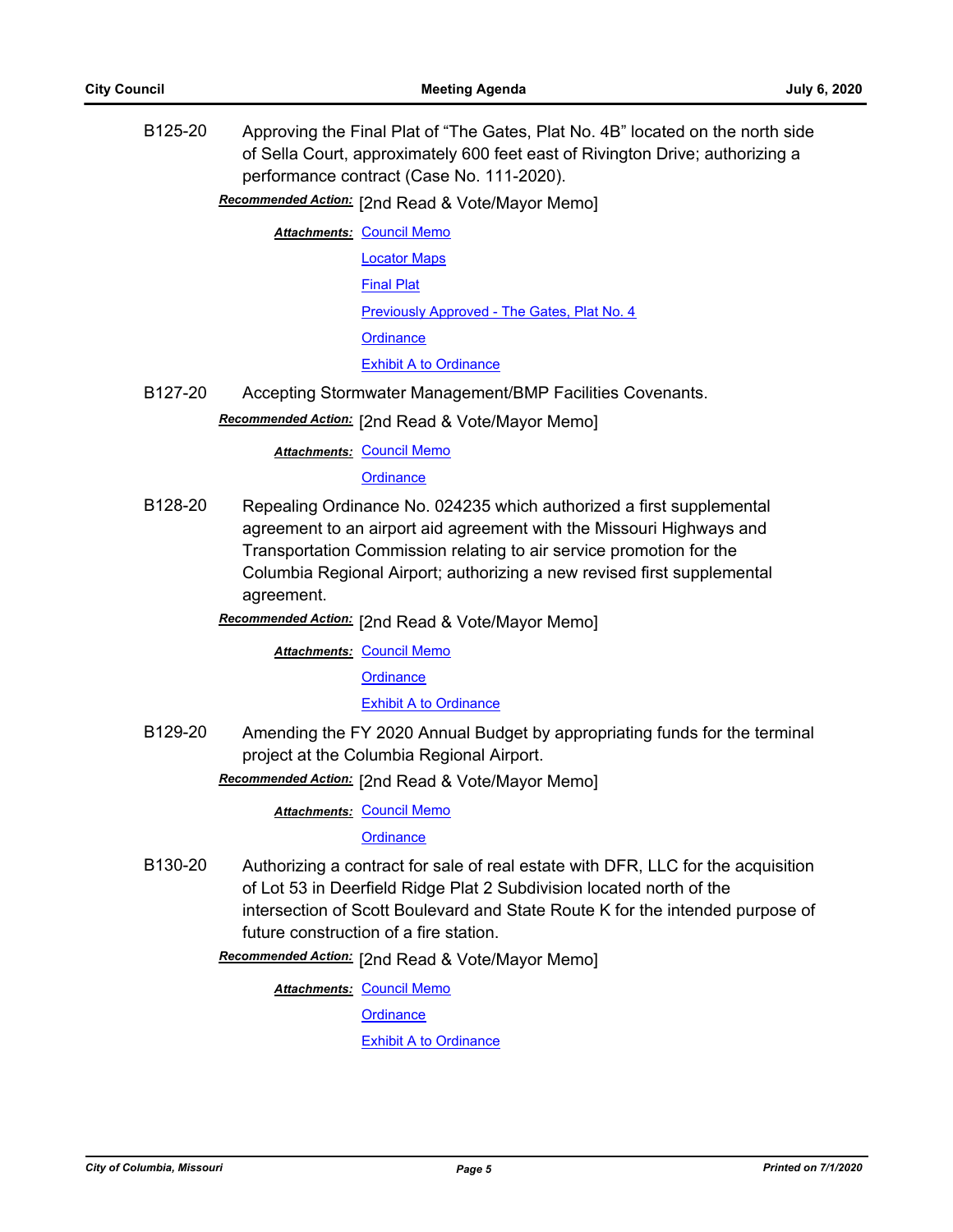B132-20 Authorizing a cooperative agreement with the County of Boone, Missouri for radio consultant services and the installation of a single site repeater at the Columbia Regional Airport.

Recommended Action: [2nd Read & Vote/Mayor Memo]

**Attachments: [Council Memo](http://gocolumbiamo.legistar.com/gateway.aspx?M=F&ID=4ffbf475-a1dc-4b8b-ae4a-de6737d7a72c.docx)** 

**[Ordinance](http://gocolumbiamo.legistar.com/gateway.aspx?M=F&ID=9abe3978-3ea8-4855-8f34-78633112534d.doc)** 

[Exhibit A to Ordinance](http://gocolumbiamo.legistar.com/gateway.aspx?M=F&ID=72cc321a-55eb-4078-a74c-678288d66f17.pdf)

B133-20 Authorizing approval of an Abatement Order On Consent with the Missouri Department of Natural Resources.

**Recommended Action:** [2nd Read & Vote/Mayor Memo]

**Attachments: [Council Memo](http://gocolumbiamo.legistar.com/gateway.aspx?M=F&ID=09c45b36-1ef0-45ca-bfaa-c8726f9314a1.docx)** 

**[Ordinance](http://gocolumbiamo.legistar.com/gateway.aspx?M=F&ID=edcded8b-4259-4f1e-a10b-9792532f3297.doc)** 

[Exhibit A to the Ordinance](http://gocolumbiamo.legistar.com/gateway.aspx?M=F&ID=d0cb9e52-fdf8-4508-aa6a-e3073ef17df0.pdf)

B134-20 Rezoning property located on the west side of Sixth Street and south of Wilkes Boulevard (811 N. Sixth Street) from District R-MF (Multiple-family Dwelling) to District R-2 (Two-family Dwelling) (Case No. 90-2020).

Recommended Action: [2nd Read & Vote/Mayor Memo]

**Attachments: [Council Memo](http://gocolumbiamo.legistar.com/gateway.aspx?M=F&ID=614fb20d-d97f-482f-bd3e-c85f1bba555a.docx)** 

[Staff Report to Planning and Zoning Commission](http://gocolumbiamo.legistar.com/gateway.aspx?M=F&ID=721a01c4-c641-4671-a5c6-577a833d8e84.docx) [Locator Maps](http://gocolumbiamo.legistar.com/gateway.aspx?M=F&ID=b5e4d045-3b92-4ce7-ba64-e69fd2396fec.pdf) [PZC Meeting Minute Excerpts](http://gocolumbiamo.legistar.com/gateway.aspx?M=F&ID=44ae3c89-94da-4395-9123-dfb318080821.docx) **[Ordinance](http://gocolumbiamo.legistar.com/gateway.aspx?M=F&ID=aa670d82-a591-4f5e-98f4-f3c9af1b1e63.doc)** 

B135-20 Granting the issuance of a conditional use permit to JSAE Enterprises, LLC to allow for the construction of an accessory dwelling unit on property located at 507 S. Greenwood Avenue (Case No. 84-2020).

Recommended Action: [2nd Read & Vote/Mayor Memo]

**Attachments: [Council Memo](http://gocolumbiamo.legistar.com/gateway.aspx?M=F&ID=6f4a029f-8512-44fb-9ee4-610f40ea0d2c.docx)** 

[Staff Report to Planning and Zoning Commission](http://gocolumbiamo.legistar.com/gateway.aspx?M=F&ID=aef6bc43-175e-42d7-95c2-0004a00e9bc2.docx)

[Locator Maps](http://gocolumbiamo.legistar.com/gateway.aspx?M=F&ID=c551bdc5-f367-483d-8b52-3726ed534c55.pdf)

[ADU Layout and Dimensional Conditions Supplied by Applicant](http://gocolumbiamo.legistar.com/gateway.aspx?M=F&ID=f04c23ad-d751-408e-8b42-59068b0840a8.pdf)

[Excerpts from Minutes](http://gocolumbiamo.legistar.com/gateway.aspx?M=F&ID=0f45afe0-4cef-4364-aed1-d7eb63aa3ffb.docx)

[Public Correspondence](http://gocolumbiamo.legistar.com/gateway.aspx?M=F&ID=eea5e5be-044c-41ac-9b09-2880963b37de.pdf)

**[Ordinance](http://gocolumbiamo.legistar.com/gateway.aspx?M=F&ID=92c02617-4cd7-4f1a-ac62-15c8df59d4d6.doc)** 

[Exhibit A to Ordinance](http://gocolumbiamo.legistar.com/gateway.aspx?M=F&ID=c4414a90-7163-4057-ac01-a4522b7f23bc.docx)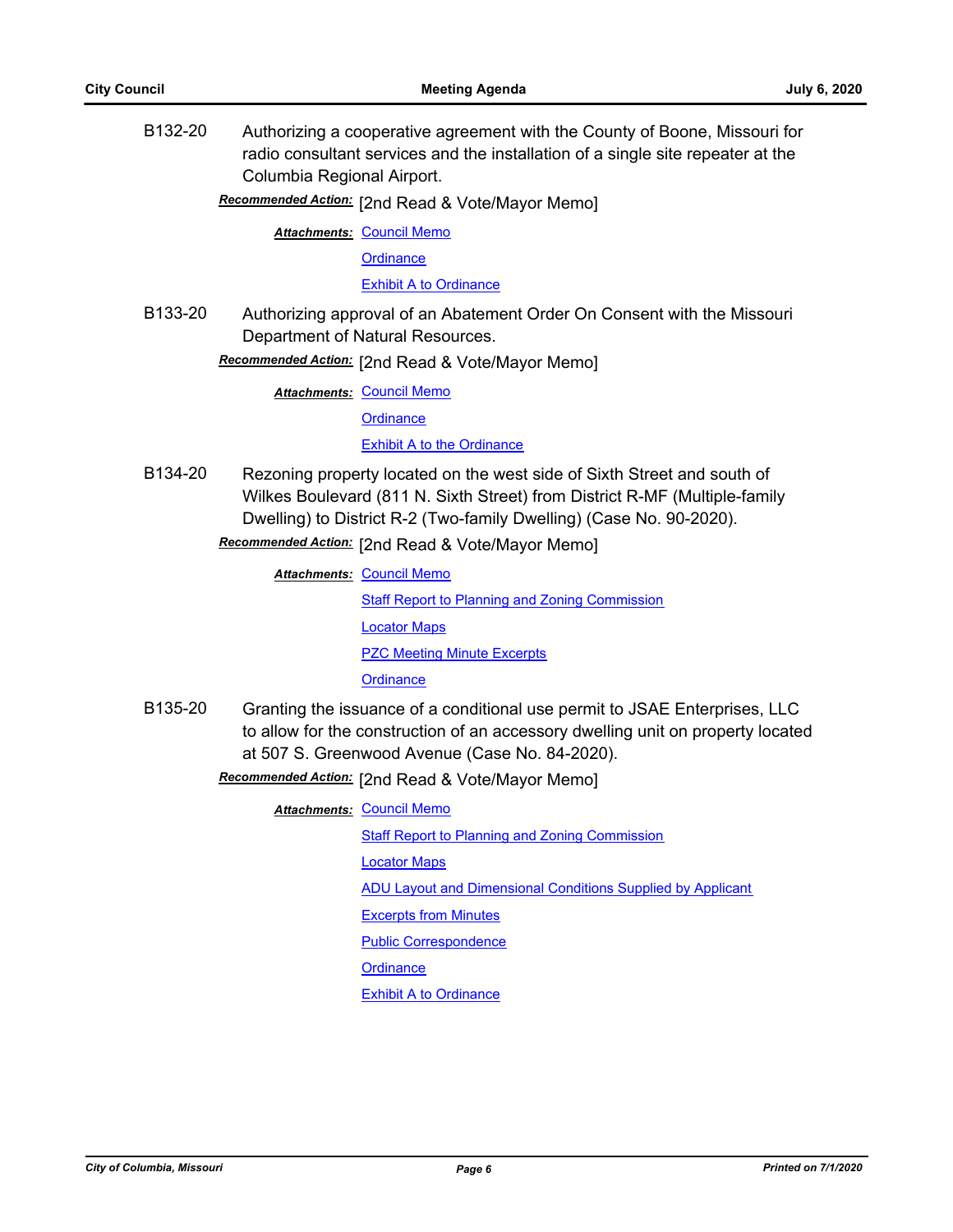B136-20 Vacating a tree preservation easement on Lot 1 within Chapel Hill Meadows located east of Louisville Drive and north of Chapel Hill Road (Case No. 97-2020).

Recommended Action: [2nd Read & Vote/Mayor Memo]

**Attachments: [Council Memo](http://gocolumbiamo.legistar.com/gateway.aspx?M=F&ID=e9b96e4b-eff6-4a42-9594-7c0c5c8caf43.docx)** 

[Locator Maps](http://gocolumbiamo.legistar.com/gateway.aspx?M=F&ID=49c1d8f4-e836-4259-a15a-03e3b2e5b01e.pdf)

[Vacation Graphic](http://gocolumbiamo.legistar.com/gateway.aspx?M=F&ID=fe98b6d6-2c22-4efb-a7e9-c0b4ba629008.pdf)

**[Ordinance](http://gocolumbiamo.legistar.com/gateway.aspx?M=F&ID=eb07d02f-5cd5-4b13-b436-e584aa909da8.doc)** 

B137-20 Approving the Final Plat of "Chapel Hill Meadows, Plat No. 2" located on the northeast corner of the Chapel Hill Road and Louisville Drive intersection; authorizing a performance contract (Case No. 109-2020).

Recommended Action: [2nd Read & Vote/Mayor Memo]

**Attachments: [Council Memo](http://gocolumbiamo.legistar.com/gateway.aspx?M=F&ID=78184da6-a9ff-4cf4-8869-c34396c630c3.docx)** [Locator Maps](http://gocolumbiamo.legistar.com/gateway.aspx?M=F&ID=eaf9d1d5-0aff-4e44-a4ee-962692b87938.pdf) [Final Plat](http://gocolumbiamo.legistar.com/gateway.aspx?M=F&ID=e8e7be70-34c5-4d50-8d89-9e42ed644c6a.pdf) [Preliminary Plat - Chapel Hill Meadows Plat 2](http://gocolumbiamo.legistar.com/gateway.aspx?M=F&ID=e289dcdc-6433-4b0d-a88c-7a55e4494803.pdf) **[Ordinance](http://gocolumbiamo.legistar.com/gateway.aspx?M=F&ID=a0014fb2-8dfb-4947-afe1-f56bf5c44e20.doc) [Exhibit A to Ordinance](http://gocolumbiamo.legistar.com/gateway.aspx?M=F&ID=b03ab55c-a20a-4a8f-b517-3f77b32c8977.pdf)** 

B138-20 Approving the Final Plat of "The Villages at Arbor Pointe Plat 4" located on the west side of Arbor Pointe Parkway between Waco Road and Flatwater Drive; authorizing a performance contract (Case No. 102-2020).

[2nd Read & Vote/Mayor Memo] *Recommended Action:*

**Attachments: [Council Memo](http://gocolumbiamo.legistar.com/gateway.aspx?M=F&ID=19d26082-f6c5-41cc-91ad-4d9ed38f4d96.docx)** 

[Locator Maps](http://gocolumbiamo.legistar.com/gateway.aspx?M=F&ID=b429f32a-306f-4f8f-b852-1c3398d3ede6.pdf)

[Final Plat](http://gocolumbiamo.legistar.com/gateway.aspx?M=F&ID=fb925a18-8472-42c1-9d03-11dc49bddc6c.pdf)

[Villages at Arbor Pointe Phase 4 Preliminary Plat \(2019\)](http://gocolumbiamo.legistar.com/gateway.aspx?M=F&ID=86aac981-c03f-49a5-96bc-82b1a64a2ddb.pdf)

**[Ordinance](http://gocolumbiamo.legistar.com/gateway.aspx?M=F&ID=b176586b-365b-492e-8455-b2b124ed59fe.doc)** 

[Exhibit A to Ordinance](http://gocolumbiamo.legistar.com/gateway.aspx?M=F&ID=4a20bfe3-77a0-4b0a-b0fe-a2e371b14274.pdf)

B139-20 Vacating a utility easement on Lot 1B1 within Broadway Farms, Plat No. 13-A located south of Broadway and west of Fairview Road (Case No. 44-2019).

Recommended Action: [2nd Read & Vote/Mayor Memo]

**Attachments: [Council Memo](http://gocolumbiamo.legistar.com/gateway.aspx?M=F&ID=df999718-42ac-41e0-a9aa-828a71c60d11.docx)** 

[Locator Maps](http://gocolumbiamo.legistar.com/gateway.aspx?M=F&ID=18a3c309-230d-4c90-8f60-378f76ea10db.pdf)

**[Vacation Graphic](http://gocolumbiamo.legistar.com/gateway.aspx?M=F&ID=86e3d48b-7ff2-4a08-b149-df823860de30.pdf)** 

[Previously Approved-Broadway Farms Plat No. 13-A](http://gocolumbiamo.legistar.com/gateway.aspx?M=F&ID=5b278a76-f940-4b9b-858e-4e45b7a16196.pdf)

[Previously Approved-River Region Credit Union West Broadway PD Plan](http://gocolumbiamo.legistar.com/gateway.aspx?M=F&ID=75a51115-c17b-46e6-9cd5-76e4688c9667.pdf)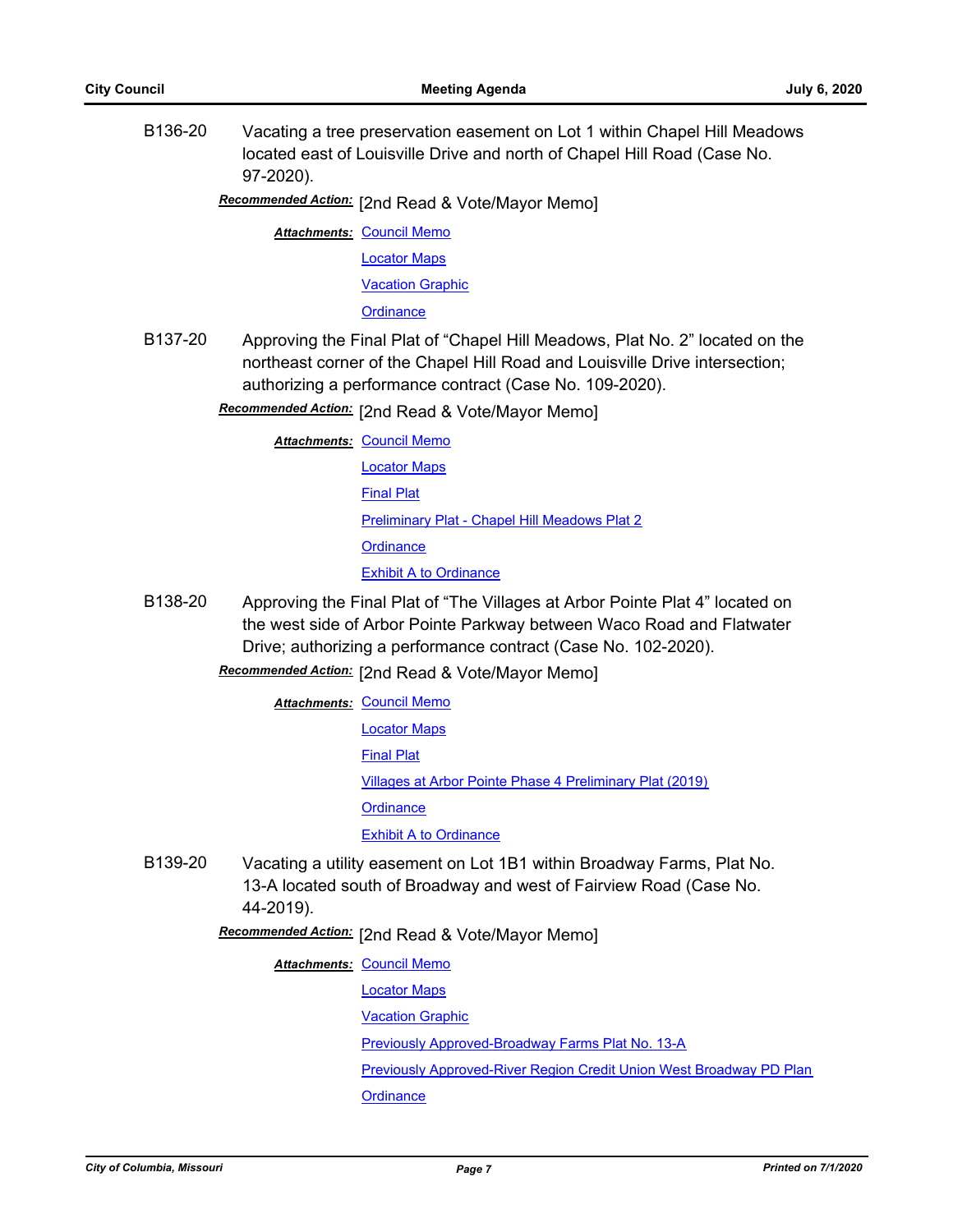B140-20 Authorizing construction of Discovery Parkway from Discovery Drive to south of the intersection of New Haven Road and Rolling Hills Road; calling for bids through the Purchasing Division.

Recommended Action: [2nd Read & Vote/Mayor Memo]

**Attachments: [Council Memo](http://gocolumbiamo.legistar.com/gateway.aspx?M=F&ID=b855900f-90f0-48d1-ad3e-63221dc82f3c.docx)** 

[Location Diagram](http://gocolumbiamo.legistar.com/gateway.aspx?M=F&ID=c55d229f-aee3-41f3-9a67-56afae2bd9d8.jpg)

[Discovery Parkway Extension Plans Graphic](http://gocolumbiamo.legistar.com/gateway.aspx?M=F&ID=578b3d84-1f63-475b-8772-9be0be0a00df.pdf)

**[Ordinance](http://gocolumbiamo.legistar.com/gateway.aspx?M=F&ID=0ff27eb0-eb91-421c-bdf1-9e9ed25c9a12.doc)** 

- B141-20 Authorizing a waterline relocation contract with Public Water Supply District No. 9 of Boone County, Missouri relating to construction of the Discovery Parkway extension project, from Discovery Drive to south of the intersection of New Haven Road and Rolling Hills Road.
	- Recommended Action: [2nd Read & Vote/Mayor Memo]

**Attachments: [Council Memo](http://gocolumbiamo.legistar.com/gateway.aspx?M=F&ID=170cd3e9-049e-4918-9b94-14fede9e08a0.docx)** 

[Location Diagram](http://gocolumbiamo.legistar.com/gateway.aspx?M=F&ID=0668d32a-6e81-455f-817c-bfab3d2c8bba.jpg)

[Plan Sheet](http://gocolumbiamo.legistar.com/gateway.aspx?M=F&ID=807e7108-cf5c-45a6-be00-6e65f6b59c0c.pdf)

**[Ordinance](http://gocolumbiamo.legistar.com/gateway.aspx?M=F&ID=93bb828e-6b59-4c68-a7be-e350a813c435.doc)** 

### [Attachment A to Ordinance](http://gocolumbiamo.legistar.com/gateway.aspx?M=F&ID=6ccdd31b-3dcb-4451-a011-dd79e6b94073.pdf)

B142-20 Authorizing construction of the Lenoir Street improvement project.

Recommended Action: [2nd Read & Vote/Mayor Memo]

**Attachments: [Council Memo](http://gocolumbiamo.legistar.com/gateway.aspx?M=F&ID=8edbdbc7-da13-4734-a233-60a01162bd0e.docx)** 

[Location Diagram](http://gocolumbiamo.legistar.com/gateway.aspx?M=F&ID=49ab8e66-2cfd-42cd-a34f-c295c8adb8be.pdf)

[Lenoir Street Improvement Project Plans](http://gocolumbiamo.legistar.com/gateway.aspx?M=F&ID=88535a8e-b2ca-480a-8d68-0f2dbc4781cb.pdf)

#### **[Ordinance](http://gocolumbiamo.legistar.com/gateway.aspx?M=F&ID=805c0159-c96d-4f5d-9cb3-66c0adcec457.doc)**

B143-20 Authorizing the acquisition of easements for construction of the Lenoir Street improvement project.

Recommended Action: [2nd Read & Vote/Mayor Memo]

**Attachments: [Council Memo](http://gocolumbiamo.legistar.com/gateway.aspx?M=F&ID=4acc9a88-3bb9-4c80-8b11-4cfa8b69466e.docx)** 

[Location Diagram](http://gocolumbiamo.legistar.com/gateway.aspx?M=F&ID=fec50ceb-dc42-42f3-932d-b1828f9cc06e.pdf)

[Project Plans](http://gocolumbiamo.legistar.com/gateway.aspx?M=F&ID=7c91edde-be6f-4321-8a37-09acac3fa8ad.pdf)

#### **[Ordinance](http://gocolumbiamo.legistar.com/gateway.aspx?M=F&ID=734bd66d-4247-45fb-8822-1707f9efb143.doc)**

B144-20 Authorizing a right of use permit with Missouri Network Alliance, LLC, d/b/a Bluebird Network, for installation and maintenance of fiber optic cable within the City rights-of-way.

Recommended Action: [2nd Read & Vote/Mayor Memo]

**Attachments: [Council Memo](http://gocolumbiamo.legistar.com/gateway.aspx?M=F&ID=a490b9b6-ecbc-4ed4-99d2-bd49824e17d2.docx)** 

**[Ordinance](http://gocolumbiamo.legistar.com/gateway.aspx?M=F&ID=4fb0f907-6328-42bf-b425-f2eac9497ac3.doc)** 

**[Attachment A to Ordinance](http://gocolumbiamo.legistar.com/gateway.aspx?M=F&ID=a33c0f80-8019-4ae9-a380-3d0f7a0b783a.pdf)**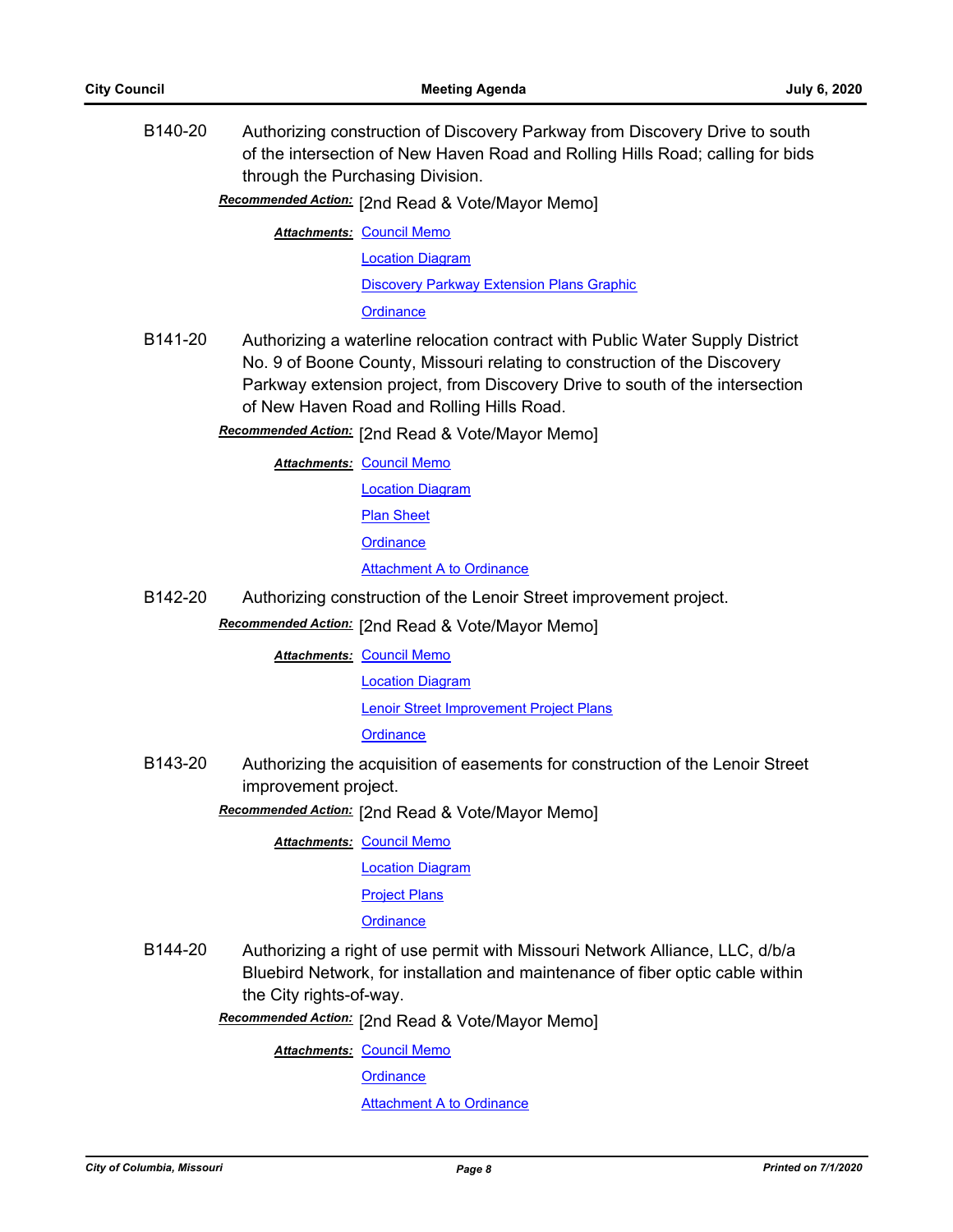B145-20 Authorizing the acquisition of easements for construction of the Glenwood Avenue PCCE #25 Sanitary Sewer Improvement Project.

[2nd Read & Vote/Mayor Memo] *Recommended Action:*

- **Attachments: [Council Memo](http://gocolumbiamo.legistar.com/gateway.aspx?M=F&ID=9ebf0878-4f4a-467b-b210-4306e7082324.docx)** 
	- [Location Map](http://gocolumbiamo.legistar.com/gateway.aspx?M=F&ID=ac0b784a-b37f-494d-b4ae-02c121ef8e94.pdf) [Diagram](http://gocolumbiamo.legistar.com/gateway.aspx?M=F&ID=64f70978-53ee-4790-9e2e-60bcbc0a5464.pdf)

[Easement Project Graphic](http://gocolumbiamo.legistar.com/gateway.aspx?M=F&ID=fdae4815-0e35-4681-a42b-7f507234fee0.pdf)

[1115 Lakeshore Drive Project Graphic](http://gocolumbiamo.legistar.com/gateway.aspx?M=F&ID=ce9eb123-36f5-4350-8b3d-dee167c02987.pdf)

[1116 S Glenwood Avenue Project Graphic](http://gocolumbiamo.legistar.com/gateway.aspx?M=F&ID=139a6f61-aedf-43c2-b270-85075f25d52f.pdf)

[1200 S Glenwood Avenue Project Graphic](http://gocolumbiamo.legistar.com/gateway.aspx?M=F&ID=e317b282-825f-42ac-a938-031efba8fc43.pdf)

**[Ordinance](http://gocolumbiamo.legistar.com/gateway.aspx?M=F&ID=81a724e3-79ab-4da8-984b-2de17a245b85.doc)** 

B146-20 Authorizing an agreement with The Curators of the University of Missouri for the 2020 Missouri State Senior Games and Show-Me STATE GAMES.

Recommended Action: [2nd Read & Vote/Mayor Memo]

**Attachments: [Council Memo](http://gocolumbiamo.legistar.com/gateway.aspx?M=F&ID=6a20d6fe-0eb2-4355-99a0-3b573d501ccb.docx)** 

**[Ordinance](http://gocolumbiamo.legistar.com/gateway.aspx?M=F&ID=1b41146c-fed9-4761-b9e6-730257350fd2.doc)** 

[Exhibit A to Ordinance](http://gocolumbiamo.legistar.com/gateway.aspx?M=F&ID=c3b69520-b3c7-4bda-a87b-be0947c4f9d6.pdf)

- B147-20 Authorizing an agreement with the Missouri Highways and Transportation Commission to allow the installation and maintenance of an African-American Heritage Trail marker in right-of-way located on the southwest corner of Providence Road and Ash Street.
	- Recommended Action: [2nd Read & Vote/Mayor Memo]

**Attachments: [Council Memo](http://gocolumbiamo.legistar.com/gateway.aspx?M=F&ID=5b1fadc4-61da-49c7-b0fd-e94d47d82720.docx)** 

[Map](http://gocolumbiamo.legistar.com/gateway.aspx?M=F&ID=edd4bd12-f62f-421f-8ee9-a45caaa89049.pdf)

**[Ordinance](http://gocolumbiamo.legistar.com/gateway.aspx?M=F&ID=112bddae-2041-47a5-b5de-152e20cfd6ec.doc)** 

#### [Attachment A to the Ordinance](http://gocolumbiamo.legistar.com/gateway.aspx?M=F&ID=a53bcbb1-99e7-4892-987e-f5f0953a1fc7.pdf)

B148-20 Amending the FY 2020 Annual Budget by appropriating restricted hotel tax revenue to the terminal project at the Columbia Regional Airport.

Recommended Action: [2nd Read & Vote/Mayor Memo]

**Attachments: [Council Memo](http://gocolumbiamo.legistar.com/gateway.aspx?M=F&ID=f61ec447-51c3-4257-a0ad-da942dad1ef2.docx)** 

# **[Ordinance](http://gocolumbiamo.legistar.com/gateway.aspx?M=F&ID=519ede5e-c176-4868-a26e-33768c84022d.doc)**

B149-20 Amending the FY 2020 Annual Budget by appropriating funds to close out a loan received from the Missouri Transportation Finance Committee (MTFC).

Recommended Action: [2nd Read & Vote/Mayor Memo]

**Attachments: [Council Memo](http://gocolumbiamo.legistar.com/gateway.aspx?M=F&ID=8c95ced8-e88c-4d83-9c7c-2b2b2eabf5d5.docx)**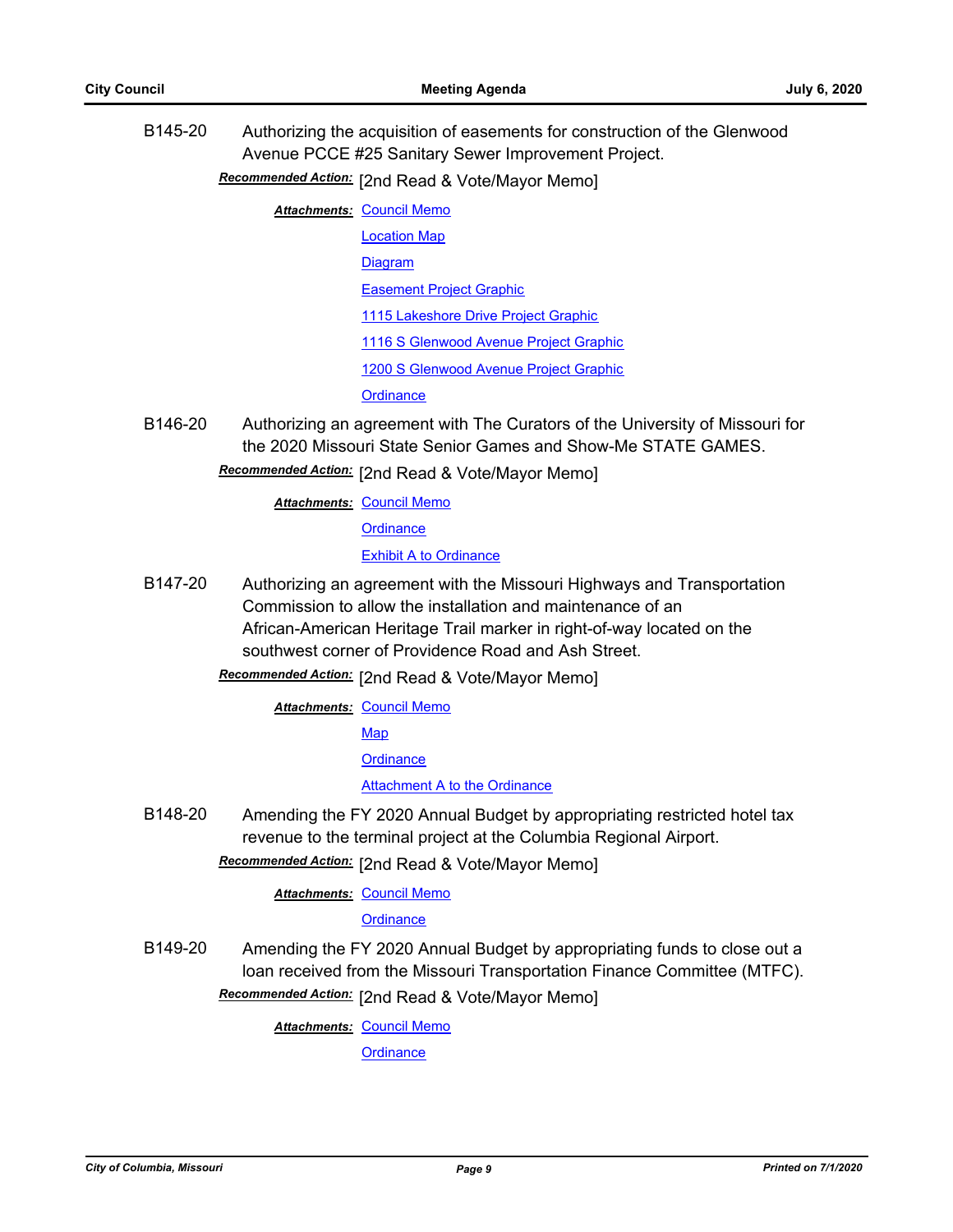| R80-20 | Setting a public hearing: consider the FY 2021 Capital Improvement Project<br>Plan for the City of Columbia, Missouri.                                                                                                                                                                        |
|--------|-----------------------------------------------------------------------------------------------------------------------------------------------------------------------------------------------------------------------------------------------------------------------------------------------|
|        | Recommended Action: [Read & Vote/Mayor Memo]                                                                                                                                                                                                                                                  |
|        | <b>Attachments: Council Memo</b>                                                                                                                                                                                                                                                              |
|        | Proposed CIP Projects Funded for FY 2021                                                                                                                                                                                                                                                      |
|        | <b>Resolution</b>                                                                                                                                                                                                                                                                             |
| R81-20 | Authorizing various Adopt A Spot agreements.                                                                                                                                                                                                                                                  |
|        | Recommended Action: [Read & Vote/Mayor Memo]                                                                                                                                                                                                                                                  |
|        | <b>Attachments: Council Memo</b>                                                                                                                                                                                                                                                              |
|        | <b>Adopt A Spot Agreements</b>                                                                                                                                                                                                                                                                |
|        | <b>Resolution</b>                                                                                                                                                                                                                                                                             |
| R82-20 | Authorizing an agreement for professional engineering services with<br>Anderson Engineering, Inc. for the design of a replacement bridge on<br>Ridgemont Road over the County House Branch.                                                                                                   |
|        | Recommended Action: [Read & Vote/Mayor Memo]                                                                                                                                                                                                                                                  |
|        | <b>Attachments: Council Memo</b>                                                                                                                                                                                                                                                              |
|        | <b>Location Diagram</b>                                                                                                                                                                                                                                                                       |
|        | <b>Resolution</b>                                                                                                                                                                                                                                                                             |
|        | <b>Attachment A to Resolution</b>                                                                                                                                                                                                                                                             |
| R83-20 | Authorizing an agreement for professional engineering services with Kenneth<br>H. Lemp Elevator Consultant, Inc. for the evaluation of City-owned elevator<br>equipment and the preparation of a request for proposal (RFP) for a<br>comprehensive elevator service and maintenance contract. |
|        | Recommended Action: [Read & Vote/Mayor Memo]                                                                                                                                                                                                                                                  |
|        | <b>Attachments: Council Memo</b>                                                                                                                                                                                                                                                              |
|        | <b>Resolution</b>                                                                                                                                                                                                                                                                             |
|        | <b>Attachment A to Resolution</b>                                                                                                                                                                                                                                                             |
| R84-20 | Authorizing the installation of street lights on the west side of Edenton<br>Boulevard, north of International Drive.                                                                                                                                                                         |
|        | Recommended Action: [Read & Vote/Mayor Memo]                                                                                                                                                                                                                                                  |
|        | Attachments: Council Memo                                                                                                                                                                                                                                                                     |

**[Resolution](http://gocolumbiamo.legistar.com/gateway.aspx?M=F&ID=301f7c86-05f1-4903-8d20-c8eb86539497.doc)** 

**[Exhibit A to Resolution](http://gocolumbiamo.legistar.com/gateway.aspx?M=F&ID=7e4a1f4f-bd8e-4a11-9c04-970764015ca0.pdf)**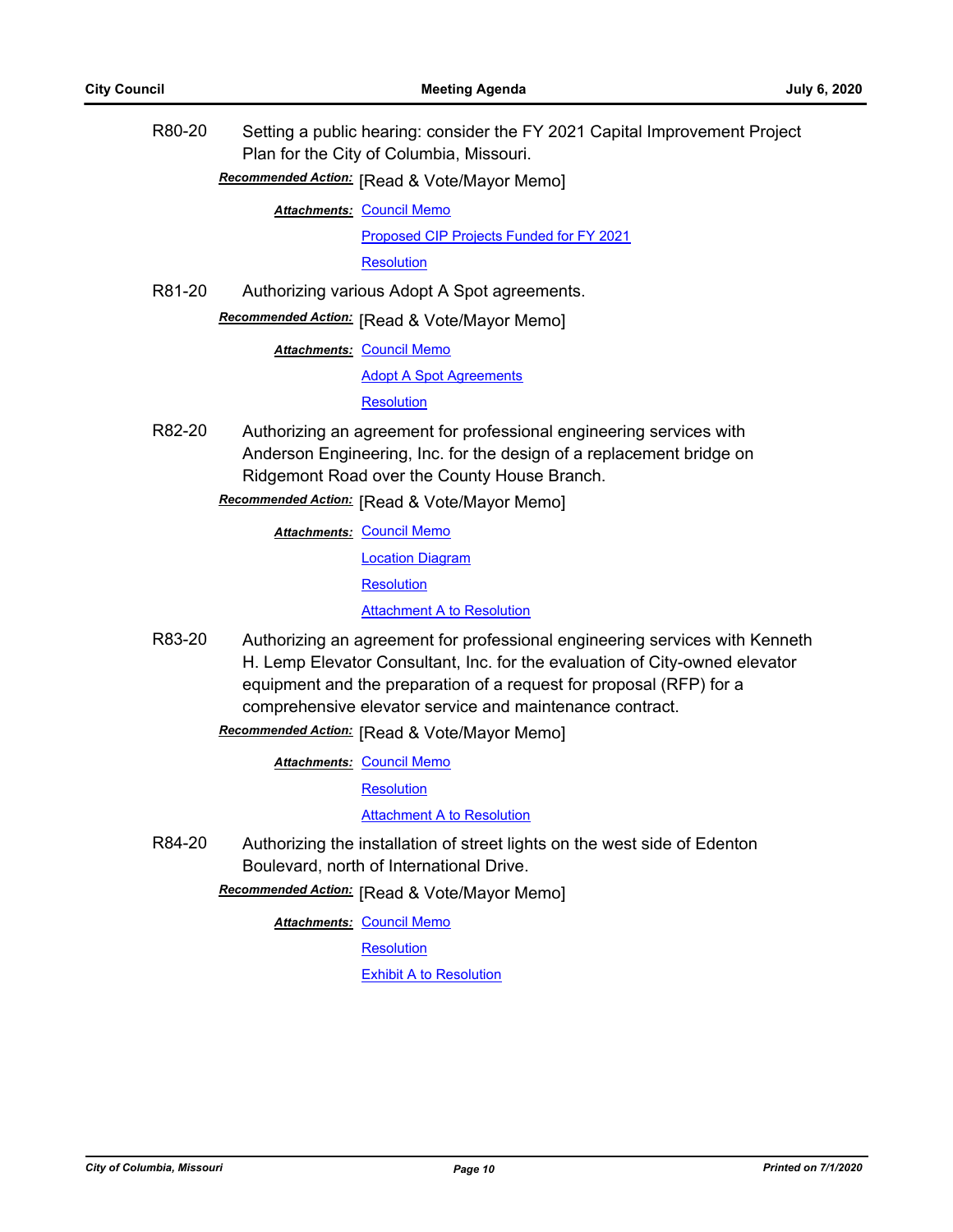## **VIII. NEW BUSINESS**

R85-20 Reaffirming the commitment of the City to values of equity, fairness, inclusion and justice in the provision of city services in the wake of COVID-19.

**Recommended Action:** [Read & Vote/Mayor Memo]

**Attachments: [Council Memo](http://gocolumbiamo.legistar.com/gateway.aspx?M=F&ID=f3cad4dd-3e62-4432-af2a-dece0a5afd80.docx)** 

[Resolution No. R48-18](http://gocolumbiamo.legistar.com/gateway.aspx?M=F&ID=4b4e42a3-6b83-4372-a3c5-74a5930eead8.pdf)

**[Resolution](http://gocolumbiamo.legistar.com/gateway.aspx?M=F&ID=370d0076-4c0b-4282-919b-739be3beb650.doc)** 

R86-20 Approving Amendment #3 to the FY 2019 CDBG and HOME Annual Action Plan to allocate Round 1 Coronavirus Aid, Relief and Economic Security (CARES) Act funding.

**Recommended Action:** [Read & Vote/Mayor Memo]

**Attachments: [Council Memo](http://gocolumbiamo.legistar.com/gateway.aspx?M=F&ID=834412c0-4c27-45b2-b221-1e8f3d7114d7.docx)** 

**[Resolution](http://gocolumbiamo.legistar.com/gateway.aspx?M=F&ID=3380934b-caec-4744-9f55-1da2043f169c.doc)** 

[Exhibit A to Resolution](http://gocolumbiamo.legistar.com/gateway.aspx?M=F&ID=4ccb0bb3-3ca6-49a9-87be-37995b4c8f3e.pdf)

B168-20 Establishing the requirement to wear a face mask in certain locations in order to prevent or limit the spread of the COVID-19 disease; authorizing the adoption of further orders for the implementation of the ordinance; and declaring an emergency for enactment.

**Recommended Action:** [Intro, Motion, Read & Vote/Mayor Memo]

**Attachments: [Council Memo](http://gocolumbiamo.legistar.com/gateway.aspx?M=F&ID=371fe85d-85f9-4f66-8bc7-7108f879b17a.docx)** 

**[Ordinance](http://gocolumbiamo.legistar.com/gateway.aspx?M=F&ID=278a24b8-7c2c-4fc0-b73e-0ec7fd480538.docx)** 

# **IX. INTRODUCTION AND FIRST READING**

B151-20 Repealing Section 4 of Ordinance No. 024211 to lift the temporary waiver relating to the payment of transportation fares.

**Recommended Action:** [Intro & 1st Read/Mayor Memo]

**Attachments: [Council Memo](http://gocolumbiamo.legistar.com/gateway.aspx?M=F&ID=0325d0ac-ed07-4dfe-af35-bbd4ae86bf05.docx)** 

[Ordinance No. 024211](http://gocolumbiamo.legistar.com/gateway.aspx?M=F&ID=77b53a7a-f32b-4125-bbdb-51d196835a36.pdf)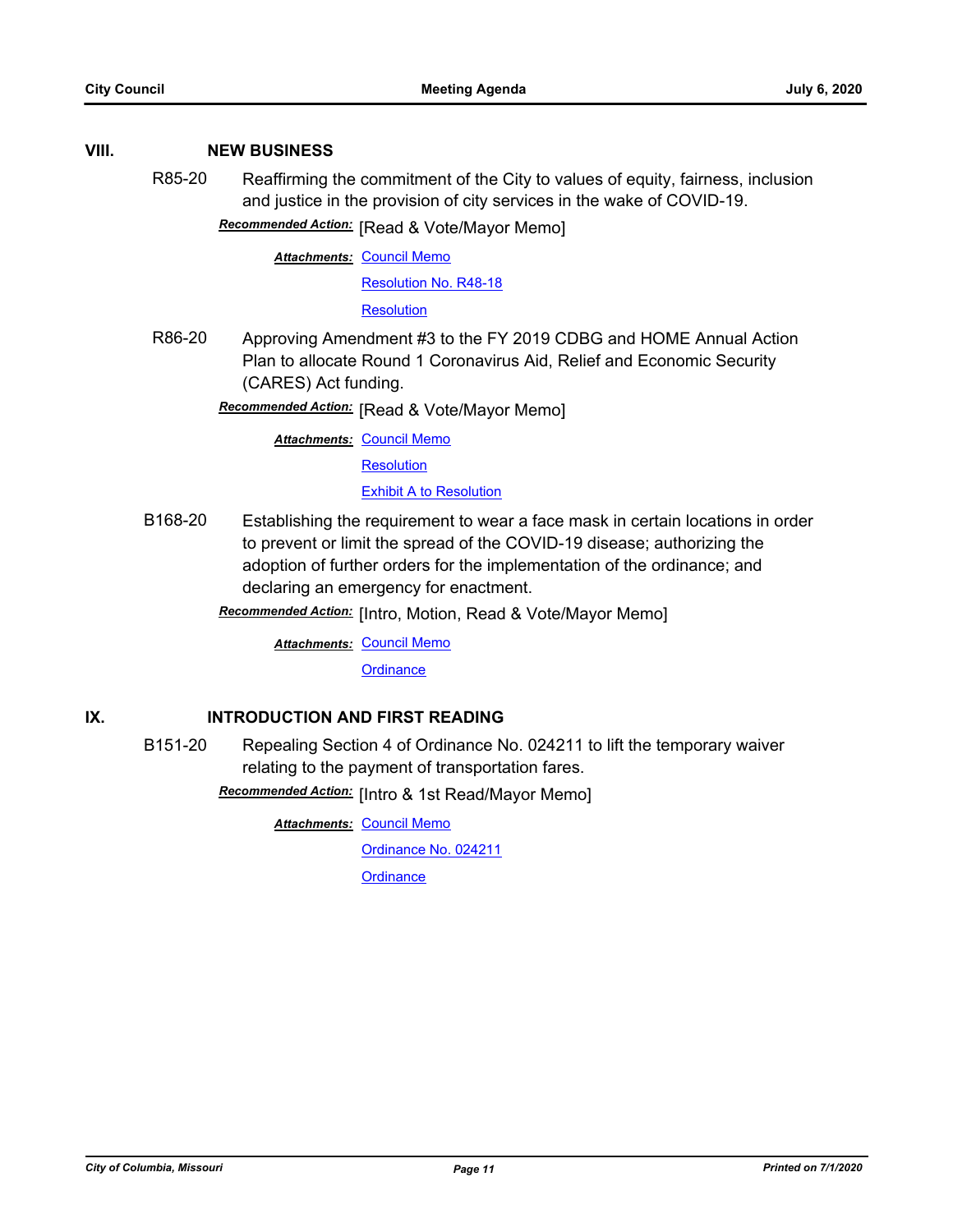B152-20**\*\*** Rezoning property located on the southeast corner of Coats Street and North Boulevard (1206 Coats Street) from District PD (Planned Development) to District M-C (Mixed Use Commercial) (Case No. 99-2020).

# Recommended Action: [Intro & 1st Read/Mayor Memo]

**Attachments: [Council Memo](http://gocolumbiamo.legistar.com/gateway.aspx?M=F&ID=44f27125-e0ac-43fc-a0f0-39a2ade7b302.docx)** 

[Staff Report to Planning and Zoning Commission](http://gocolumbiamo.legistar.com/gateway.aspx?M=F&ID=ebfe2bcf-cf9f-4e8f-a49d-e3dd56506795.docx) [Locator Maps](http://gocolumbiamo.legistar.com/gateway.aspx?M=F&ID=9c769ab9-b8aa-4247-a0f4-b31d258bdf1e.pdf) [Attach to PZC Report-2011 C-P Ord, SOI and Permitted Uses \(Ord. 21021\)](http://gocolumbiamo.legistar.com/gateway.aspx?M=F&ID=417d3b04-1e3a-4884-84e4-71ae02305f88.pdf)

[Attach to PZC Report-Kardon C-P Plan \(Revised 2011\)](http://gocolumbiamo.legistar.com/gateway.aspx?M=F&ID=f07cbf7d-c271-4e43-8cf3-7d5f972fa999.pdf)

[Excerpts from Minutes](http://gocolumbiamo.legistar.com/gateway.aspx?M=F&ID=95269239-b06c-46cf-bb60-cbb5d696c73e.docx)

**[Ordinance](http://gocolumbiamo.legistar.com/gateway.aspx?M=F&ID=1c431202-ae23-427b-b790-97e9e5205a1b.doc)** 

B153-20**\*\*** Rezoning the A. Perry Philips Park property located on the northeast corner of Gans Road and Bristol Lake Parkway from District PD (Planned Development) to District O (Open Space) (Case No. 113-2020).

Recommended Action: [Intro & 1st Read/Mayor Memo]

#### **Attachments: [Council Memo](http://gocolumbiamo.legistar.com/gateway.aspx?M=F&ID=06cd6f8c-8e99-4942-9d0c-9c5bf86e950b.docx)**

[Staff Report to Planning and Zoning Commission](http://gocolumbiamo.legistar.com/gateway.aspx?M=F&ID=e965b1c0-22c3-4c6b-b796-86d30cada500.pdf) [Locator Maps](http://gocolumbiamo.legistar.com/gateway.aspx?M=F&ID=a1ac6b78-14b2-4de3-8309-2ee4ac755cd7.pdf) [Previously Approved, "A. Perry Philips Park PD Plan," Statement of Intent](http://gocolumbiamo.legistar.com/gateway.aspx?M=F&ID=8bb9dd0e-3968-4245-9ec3-a51c7942aaf0.pdf) [Excerpts from Minutes](http://gocolumbiamo.legistar.com/gateway.aspx?M=F&ID=8d6fcaf1-8f7e-422f-9eb4-2615af06d066.docx) **[Ordinance](http://gocolumbiamo.legistar.com/gateway.aspx?M=F&ID=8108006a-c620-4860-91b7-744f6d1938da.doc)** 

B154-20**\*\*** Granting a design adjustment relating to the proposed PD Plan Major Amendment #2 for Discovery Park Subdivision Plat 4 located on the northwest corner of Nocona Parkway and Briarmont Avenue to allow a lot line to bisect an existing structure (i.e., parking lot) (Case No. 114-2020).

**Recommended Action:** [Intro & 1st Read/Mayor Memo]

#### **Attachments: [Council Memo](http://gocolumbiamo.legistar.com/gateway.aspx?M=F&ID=4ed7eedb-e517-4686-a23f-dddfd6b3ab58.docx)**

[Staff Report to Planning and Zoning Commission](http://gocolumbiamo.legistar.com/gateway.aspx?M=F&ID=520ecdbd-4b3f-4aae-a34e-e63f189324e6.docx)

[Locator Map](http://gocolumbiamo.legistar.com/gateway.aspx?M=F&ID=e225f18e-fc28-4781-82f0-c4370549ce7b.pdf)

[Attach to PZC Report-Design Adjustment Worksheet](http://gocolumbiamo.legistar.com/gateway.aspx?M=F&ID=e2699604-d5ce-424f-a94b-00b2c3a0edd3.pdf)

[Attach to PZC Report-Prev Approved-Plat 4 PD Plan Major Amendment #1](http://gocolumbiamo.legistar.com/gateway.aspx?M=F&ID=cd8e3c84-a56b-4ea7-962a-52fc1659f473.pdf)

[PD Plan](http://gocolumbiamo.legistar.com/gateway.aspx?M=F&ID=af43b4cd-2e05-494b-980e-621edfcc8557.pdf)

[Excerpts from Minutes](http://gocolumbiamo.legistar.com/gateway.aspx?M=F&ID=8f9646c7-d46b-40b1-84b9-506c7da1290c.docx)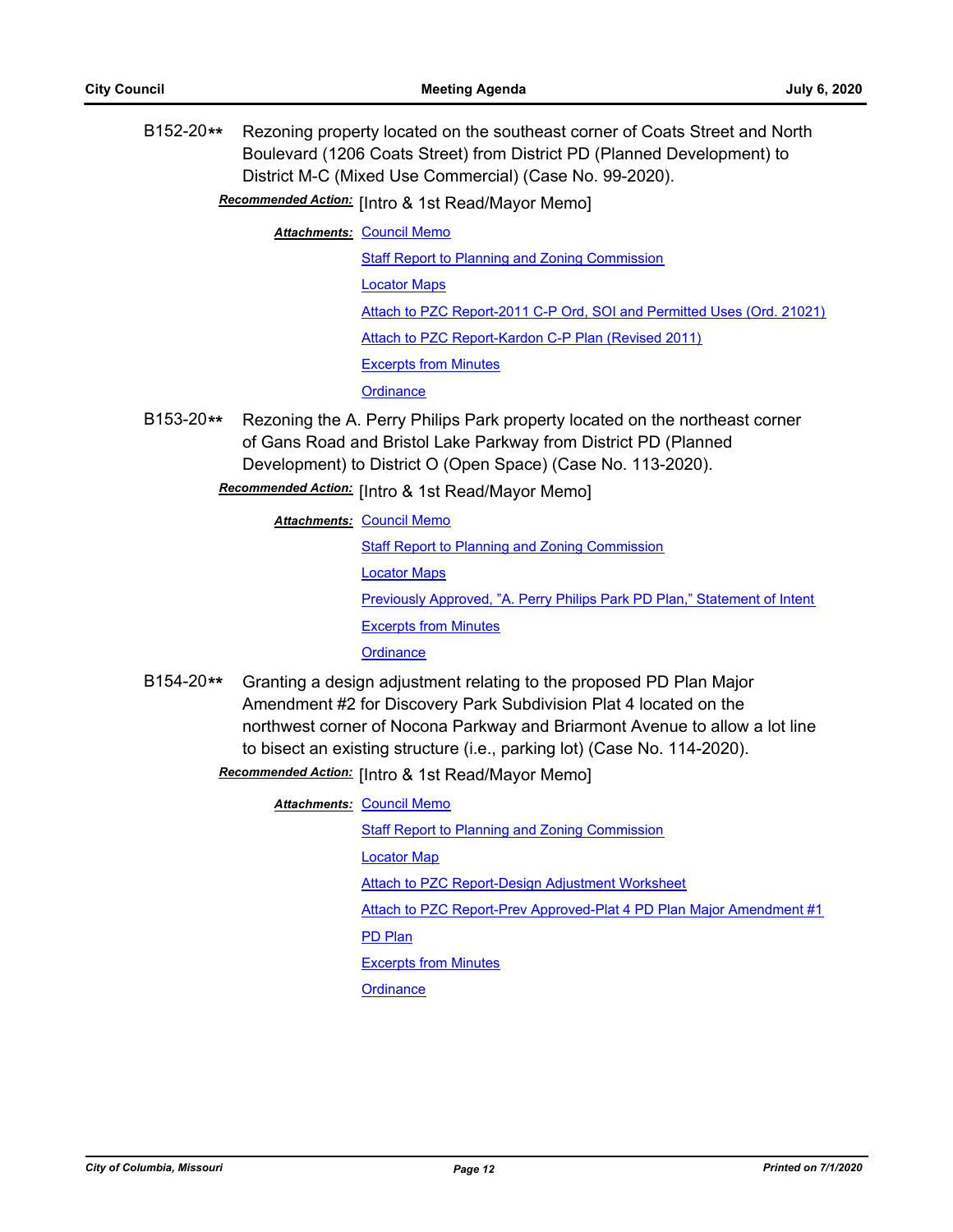B155-20**\*\*** Approving PD Plan Major Amendment #2 for "Discovery Park Subdivision Plat 4" located on the northwest corner of Nocona Parkway and Briarmont Avenue (Case No. 114-2020).

Recommended Action: [Intro & 1st Read/Mayor Memo]

**Attachments: [Council Memo](http://gocolumbiamo.legistar.com/gateway.aspx?M=F&ID=c35902a8-ac2d-44e7-bf23-95cced58dc5c.docx)** 

[Staff Report to Planning and Zoning Commission](http://gocolumbiamo.legistar.com/gateway.aspx?M=F&ID=1efb3890-98d5-403e-b9cc-240e9e169cf9.docx) [Locator Map](http://gocolumbiamo.legistar.com/gateway.aspx?M=F&ID=39d3c298-15d9-42d8-b8ea-9b6f82995014.pdf) [Attach to PZC Report-Design Adjustment Worksheet](http://gocolumbiamo.legistar.com/gateway.aspx?M=F&ID=6f07fbd7-dca6-4f52-8bb1-86ffbdbf19a4.pdf) [Attach to PZC Report-Prev Approved-Plat 4 PD Plan Major Amendment #1](http://gocolumbiamo.legistar.com/gateway.aspx?M=F&ID=12f3cf45-e17c-4d0e-b5f5-6604491f5e95.pdf) [PD Plan](http://gocolumbiamo.legistar.com/gateway.aspx?M=F&ID=dc870e7f-5ab4-486f-b896-6f9d88d17d4a.pdf) [Excerpts from Minutes](http://gocolumbiamo.legistar.com/gateway.aspx?M=F&ID=b17b3030-6197-44b1-a1f8-f4a0bbd23424.docx) **[Ordinance](http://gocolumbiamo.legistar.com/gateway.aspx?M=F&ID=703ef3cf-4d67-4900-b255-886362b27ab4.doc)** 

B156-20**\*** Granting a design adjustment relating to the proposed Final Plat of Battle Crossing - Plat 1 located on the southwest corner of Clark Lane and Lake of the Wood Road to allow a lot line to bisect an existing structure (i.e., parking lot) (Case No. 85-2020).

**Recommended Action:** [Intro & 1st Read/Mayor Memo]

**Attachments: [Council Memo](http://gocolumbiamo.legistar.com/gateway.aspx?M=F&ID=3358e04f-8806-474c-b11c-8593bdfb7d68.docx)** 

[Staff Report to Planning and Zoning Commission](http://gocolumbiamo.legistar.com/gateway.aspx?M=F&ID=f01116f2-0ce2-496d-8213-586b81a9e0f0.docx)

[Locator Maps](http://gocolumbiamo.legistar.com/gateway.aspx?M=F&ID=d6287f21-2c86-4aaa-8088-53141b4f176c.pdf)

[Attachment to the PZC Report-Design Adjustment Worksheet](http://gocolumbiamo.legistar.com/gateway.aspx?M=F&ID=2cf97358-3f1a-464e-a606-86aecae92137.pdf)

**[Attachment to PZC Report-Draft Site Plan](http://gocolumbiamo.legistar.com/gateway.aspx?M=F&ID=b0cea20b-b5bf-45b2-822e-86b1e45970c2.pdf)** 

[Attachment to PZC Report-Preliminary Plat](http://gocolumbiamo.legistar.com/gateway.aspx?M=F&ID=a2b81beb-a5a4-4e40-85d0-0979f9a742b5.pdf)

[Final Plat](http://gocolumbiamo.legistar.com/gateway.aspx?M=F&ID=0b15cd5e-2812-436e-a191-fbc4c362721e.pdf)

[Excerpts from Minutes](http://gocolumbiamo.legistar.com/gateway.aspx?M=F&ID=748589a5-c37a-4c3a-991b-904f4c5bb1ee.docx)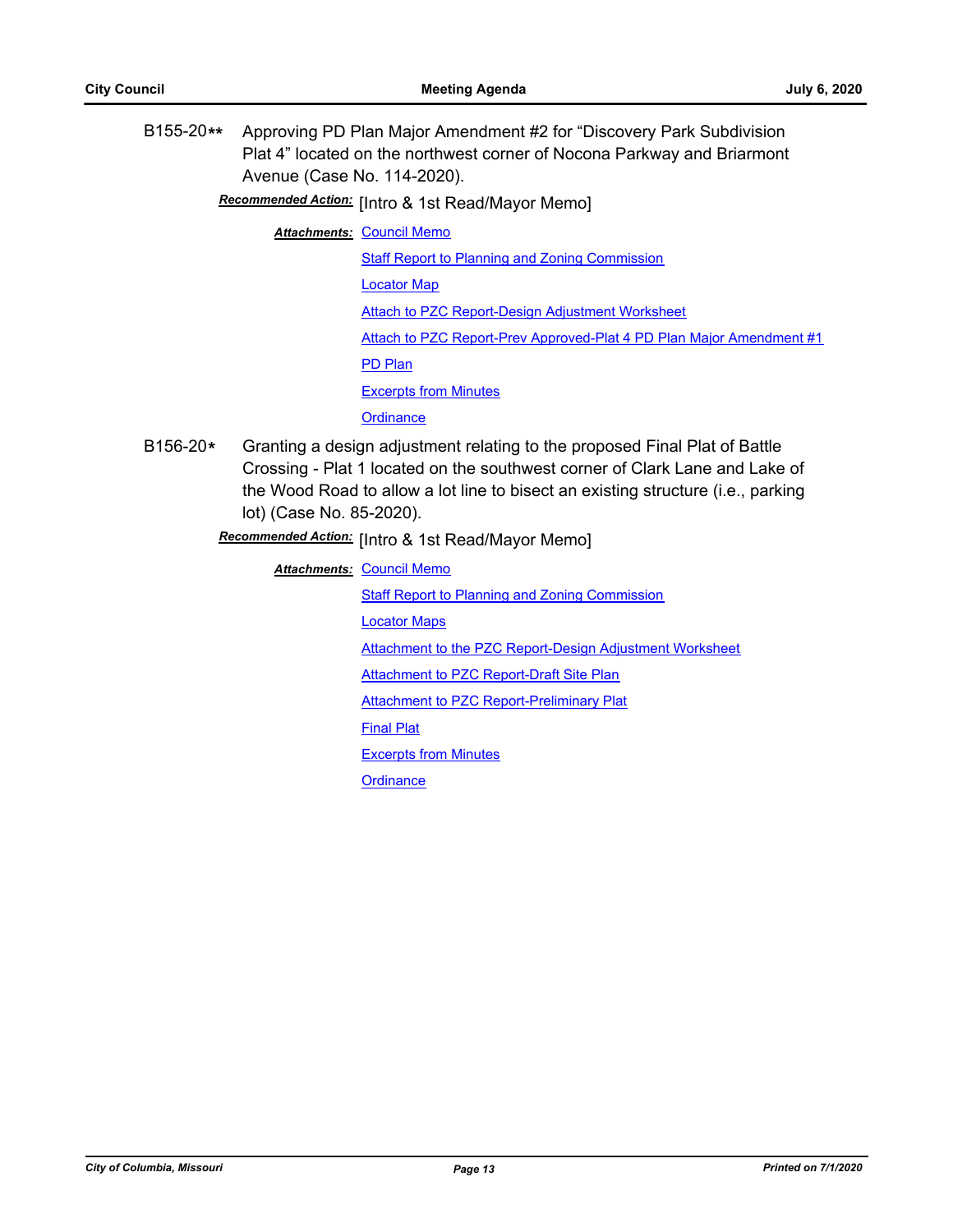B157-20**\*** Approving the Final Plat of "Battle Crossing - Plat 1" located on the southwest corner of Clark Lane and Lake of the Woods Road; authorizing a performance contract (Case No. 85-2020).

**Recommended Action:** [Intro & 1st Read/Mayor Memo]

**Attachments: [Council Memo](http://gocolumbiamo.legistar.com/gateway.aspx?M=F&ID=9c81ade5-e855-4b06-8605-1d8052a6e810.docx)** 

[Staff Report to Planning and Zoning Commission](http://gocolumbiamo.legistar.com/gateway.aspx?M=F&ID=2b8b746e-0b13-4ec9-98c6-34d1aa785dc5.docx)

[Locator Maps](http://gocolumbiamo.legistar.com/gateway.aspx?M=F&ID=c771d1d3-180b-4390-b3fa-0369012f2e39.pdf)

[Attachment to PZC Report-Design Adjustment Worksheet](http://gocolumbiamo.legistar.com/gateway.aspx?M=F&ID=29a31756-0959-4fbf-84c9-73dd318e0c36.pdf)

[Attachment to PZC Report-Draft Site Plan](http://gocolumbiamo.legistar.com/gateway.aspx?M=F&ID=b6f6c1ce-b45b-41b8-abd3-15cb05b5536b.pdf)

[Attachment to PZC Report-Preliminary Plat](http://gocolumbiamo.legistar.com/gateway.aspx?M=F&ID=c3cc254e-9564-47d3-b407-67b6dfd771cb.pdf)

[Final Plat](http://gocolumbiamo.legistar.com/gateway.aspx?M=F&ID=f3dc04b5-35b1-4d0c-b2de-5b1a2307a9e4.pdf)

[Excerpts from Minutes](http://gocolumbiamo.legistar.com/gateway.aspx?M=F&ID=3c8ab1fe-666e-4752-92b3-c6ae3aa67316.docx)

**[Ordinance](http://gocolumbiamo.legistar.com/gateway.aspx?M=F&ID=9a0dc301-9761-4154-81a6-a5ac052acfc7.doc)** 

**[Exhibit A to Ordinance](http://gocolumbiamo.legistar.com/gateway.aspx?M=F&ID=7735f170-127d-411b-a87f-08048e001615.pdf)** 

B158-20**\*** Approving the Final Plat of "On The Ninth At Old Hawthorne, Plat No. 2" located on the east side of Old Hawthorne Drive West and approximately 1,300 feet north of Route WW; authorizing a performance contract (Case No. 107-2020).

**Recommended Action:** [Intro & 1st Read/Mayor Memo]

**Attachments: [Council Memo](http://gocolumbiamo.legistar.com/gateway.aspx?M=F&ID=0ce7a7b1-8289-48b6-b217-701c1ac73fd9.docx)** 

[Locator Maps](http://gocolumbiamo.legistar.com/gateway.aspx?M=F&ID=ec3bacce-c64a-41d3-9aa7-de7b6af387b1.pdf) [Previously Approved - PD Plan](http://gocolumbiamo.legistar.com/gateway.aspx?M=F&ID=79e7fc9b-1458-48b4-b5ad-d6496304550f.pdf) [Final Plat](http://gocolumbiamo.legistar.com/gateway.aspx?M=F&ID=e3b5ad14-547d-4fe4-bcb4-683b10db4fd4.pdf) **[Ordinance](http://gocolumbiamo.legistar.com/gateway.aspx?M=F&ID=7774ecab-b0dd-4fcd-a216-dfd93210a198.doc) [Exhibit A to Ordinance](http://gocolumbiamo.legistar.com/gateway.aspx?M=F&ID=479ce8d5-f056-49fc-b4fc-db583f04eddc.pdf)** 

B159-20**\*** Vacating a sanitary sewer easement on Lot D2 within On the Ninth at Old Hawthorne Plat No. 1 located on the east side of Old Hawthorne Drive West and approximately 1,300 feet north of Route WW (Case No. 115-2020). Recommended Action: [Intro & 1st Read/Mayor Memo]

**Attachments: [Council Memo](http://gocolumbiamo.legistar.com/gateway.aspx?M=F&ID=78ca3808-67d5-475d-b713-9a38fac53403.docx)** 

[Locator Maps](http://gocolumbiamo.legistar.com/gateway.aspx?M=F&ID=6b6a325a-637f-44b7-887b-02bf0234107b.pdf) [Vacation Graphic](http://gocolumbiamo.legistar.com/gateway.aspx?M=F&ID=9afbb135-e4ea-4769-b4c9-ca02ca1f7750.pdf)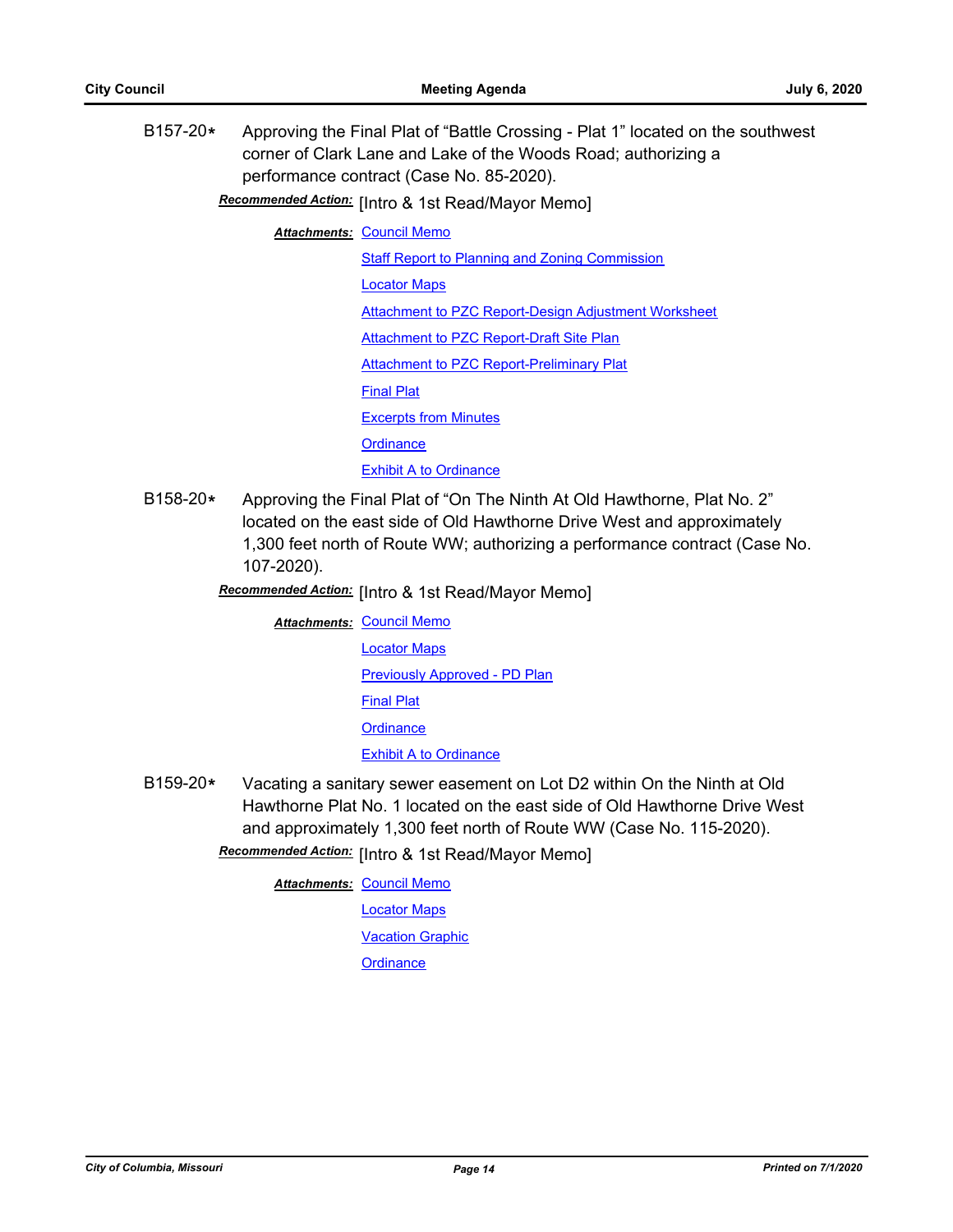B160-20**\*** Approving the Final Plat of "The Gates, Plat No. 5" located south of Old Plank Road and west of Rivington Drive; authorizing a performance contract (Case No. 108-2020).

Recommended Action: [Intro & 1st Read/Mayor Memo]

- **Attachments: [Council Memo](http://gocolumbiamo.legistar.com/gateway.aspx?M=F&ID=ab793383-8ef8-4049-9c40-6403ae0628b6.docx)** [Locator Maps](http://gocolumbiamo.legistar.com/gateway.aspx?M=F&ID=d52cf460-cff8-4909-9451-02ec25e8b821.pdf) [Final Plat](http://gocolumbiamo.legistar.com/gateway.aspx?M=F&ID=5017b0ea-9ede-4afb-b9df-cf485e7bbf79.pdf) [Approved Preliminary Plat No. 3 of The Gates](http://gocolumbiamo.legistar.com/gateway.aspx?M=F&ID=6e9aec2c-da94-428e-b8cb-bb3b7c14593a.pdf) **[Ordinance](http://gocolumbiamo.legistar.com/gateway.aspx?M=F&ID=03ba26fe-fbc1-4528-a403-76172b531785.doc)** [Exhibit A to Ordinance](http://gocolumbiamo.legistar.com/gateway.aspx?M=F&ID=609a51a0-f446-41ef-b03a-dcd2a1618fa5.pdf)
- B161-20**\*** Authorizing a financial assistance agreement with the Missouri Department of Natural Resources for the North Central Columbia Historic Survey - Phase III; amending the FY 2020 Annual Budget by appropriating funds.

# **Recommended Action:** [Intro & 1st Read/Mayor Memo]

**Attachments: [Council Memo](http://gocolumbiamo.legistar.com/gateway.aspx?M=F&ID=22fb4e86-6ca3-4629-9704-ab134cc23be9.docx)** 

[Locator Map](http://gocolumbiamo.legistar.com/gateway.aspx?M=F&ID=2ffff623-d173-4e27-bebd-b256e3c44572.pdf)

**[Ordinance](http://gocolumbiamo.legistar.com/gateway.aspx?M=F&ID=1c0adf22-d5f6-464e-a6fa-d6a3abcd08fe.doc)** 

[Exhibit A to Ordinance](http://gocolumbiamo.legistar.com/gateway.aspx?M=F&ID=4697897e-4560-4c4b-a26b-5509f61a1d62.pdf)

B162-20**\*** Amending Chapter 14 of the City Code to prohibit parking on portions of Bradington Drive, Bristol Lake Drive, Bristol Lake Parkway and Gans Road. Recommended Action: [Intro & 1st Read/Mayor Memo]

**Attachments: [Council Memo](http://gocolumbiamo.legistar.com/gateway.aspx?M=F&ID=abd824ac-a01b-4468-9a18-6b368bf3004b.docx)** 

[Location Diagram](http://gocolumbiamo.legistar.com/gateway.aspx?M=F&ID=cb64ca0b-8662-4b85-8209-45c040fe9ac3.pdf)

**[Ordinance](http://gocolumbiamo.legistar.com/gateway.aspx?M=F&ID=f509f6a9-b708-40cb-87ac-4a7c62a6ae65.doc)** 

- B163-20**\*** Authorizing an agreement for professional architectural services with Simon Oswald Associates, Inc. for proposed building modifications of publicly accessed services within the City Hall Building to create a "Customer Experience Center" and recycling chute; amending the FY 2020 Annual Budget by appropriating funds.
	- Recommended Action: [Intro & 1st Read/Mayor Memo]

**Attachments: [Council Memo](http://gocolumbiamo.legistar.com/gateway.aspx?M=F&ID=1cd0feba-9232-472e-a497-3ddd4011d2c4.docx)** 

**[Ordinance](http://gocolumbiamo.legistar.com/gateway.aspx?M=F&ID=e124ee27-6cbf-45ec-bb88-24e38f1482d0.doc)** 

**[Attachment A to Ordinance](http://gocolumbiamo.legistar.com/gateway.aspx?M=F&ID=886056ef-53e9-462a-9eee-f8e19581ba1a.pdf)**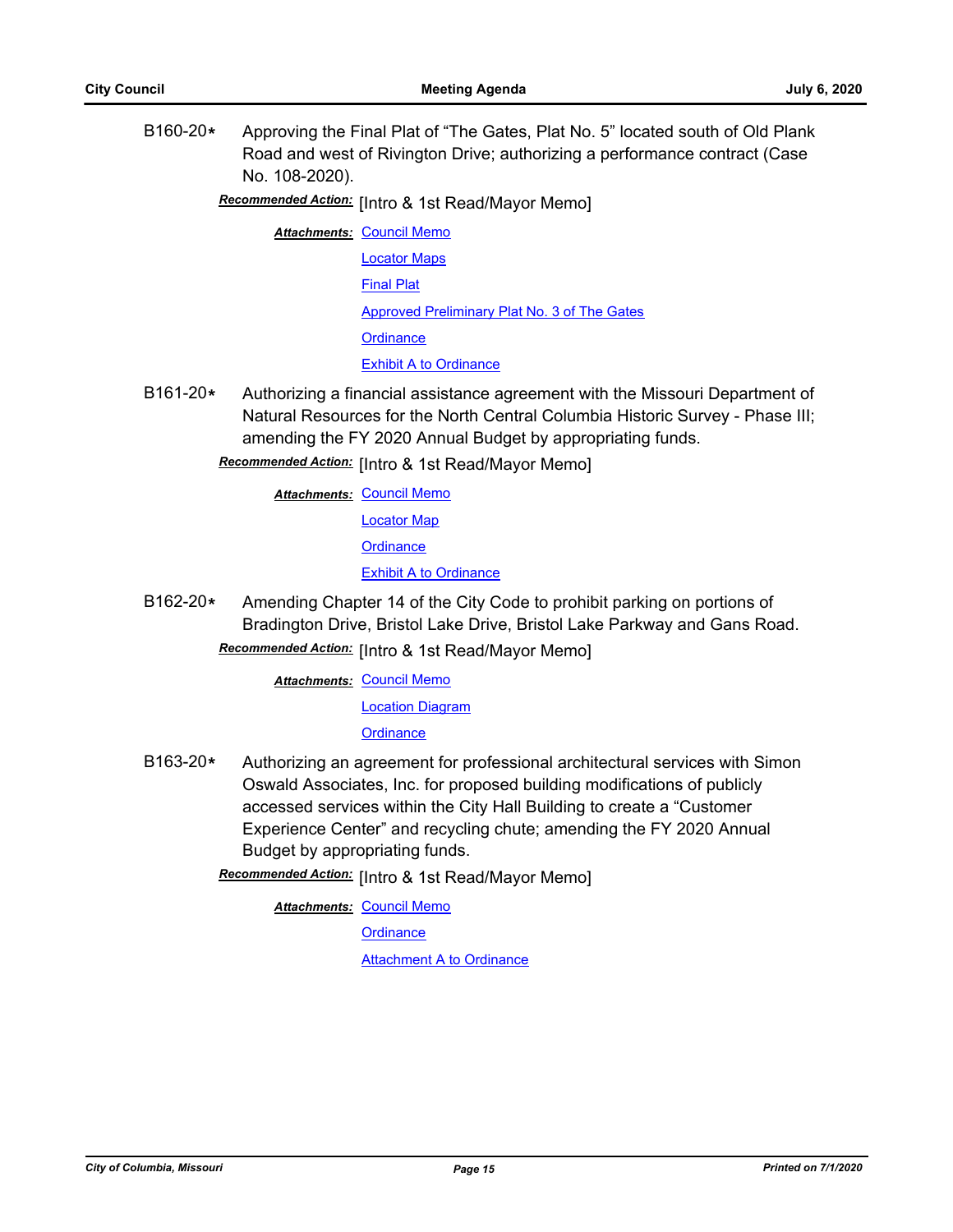B164-20**\*** Authorizing a cooperative agreement with Boone County Family Resources for additional funding for the Parks and Recreation Department's Career Awareness Related Experience (CARE) Program for youth employment placement and mentoring services.

Recommended Action: [Intro & 1st Read/Mayor Memo]

**Attachments: [Council Memo](http://gocolumbiamo.legistar.com/gateway.aspx?M=F&ID=4b4207a9-6f2e-4411-8b5f-c1323e27988e.docx)** 

**[Ordinance](http://gocolumbiamo.legistar.com/gateway.aspx?M=F&ID=2d3dc11b-a031-4089-822d-46060ba22cf3.doc)** 

[Exhibit A to Ordinance](http://gocolumbiamo.legistar.com/gateway.aspx?M=F&ID=76017c05-2468-4683-bac5-04e901ee8523.pdf)

B165-20**\*** Amending the FY 2020 Annual Budget by appropriating funds received from miscellaneous revenue, donations and a grant to provide funding for various Parks and Recreation Department projects.

Recommended Action: [Intro & 1st Read/Mayor Memo]

**Attachments: [Council Memo](http://gocolumbiamo.legistar.com/gateway.aspx?M=F&ID=70a5def9-8136-433f-8cbd-5859626e7716.docx)** 

**[Ordinance](http://gocolumbiamo.legistar.com/gateway.aspx?M=F&ID=bbf22d23-be24-4e83-9cfd-fd208f2071b4.doc)** 

B166-20**\*** Amending the FY 2020 Annual Budget by appropriating funds for the purchase of replacement communications equipment.

**Recommended Action:** [Intro & 1st Read/Mayor Memo]

**Attachments: [Council Memo](http://gocolumbiamo.legistar.com/gateway.aspx?M=F&ID=020364d4-aa77-4175-9a4c-e3fe3649cb1b.docx)** 

**[Ordinance](http://gocolumbiamo.legistar.com/gateway.aspx?M=F&ID=ae1eb46c-4345-4431-8472-37125e438476.doc)** 

B167-20**\*** Amending the FY 2020 Annual Budget by appropriating Share the Light Program funds for the purchase of smoke alarms and carbon monoxide alarms to be distributed to low income residents.

**Recommended Action:** [Intro & 1st Read/Mayor Memo]

**Attachments: [Council Memo](http://gocolumbiamo.legistar.com/gateway.aspx?M=F&ID=eb979f28-0fe7-47b9-b800-141ac470a627.docx)** 

#### **[Ordinance](http://gocolumbiamo.legistar.com/gateway.aspx?M=F&ID=221d83de-a8de-4265-83ca-b1e90828ea18.doc)**

**\*Non-zoning related introductory item that may be included on a future agenda as a consent item. Any such item can be removed from the consent agenda and placed under old business or new business at the request of a council member or any other interested person. The request must be made at the beginning of the council meeting at which the council bill or resolution is scheduled to be acted upon.** 

**\*\*Zoning related introductory item that may be included on a future agenda as a consent item. Any such item can be removed from the consent agenda and placed under old business at the request of a council member or any other interested person. The request must be made to the city clerk before noon on the Wednesday before the council meeting at which the council bill is scheduled to be considered for passage.**

**Non-asterisk items are expected to be included in a future agenda as a public hearing or an old business item.**